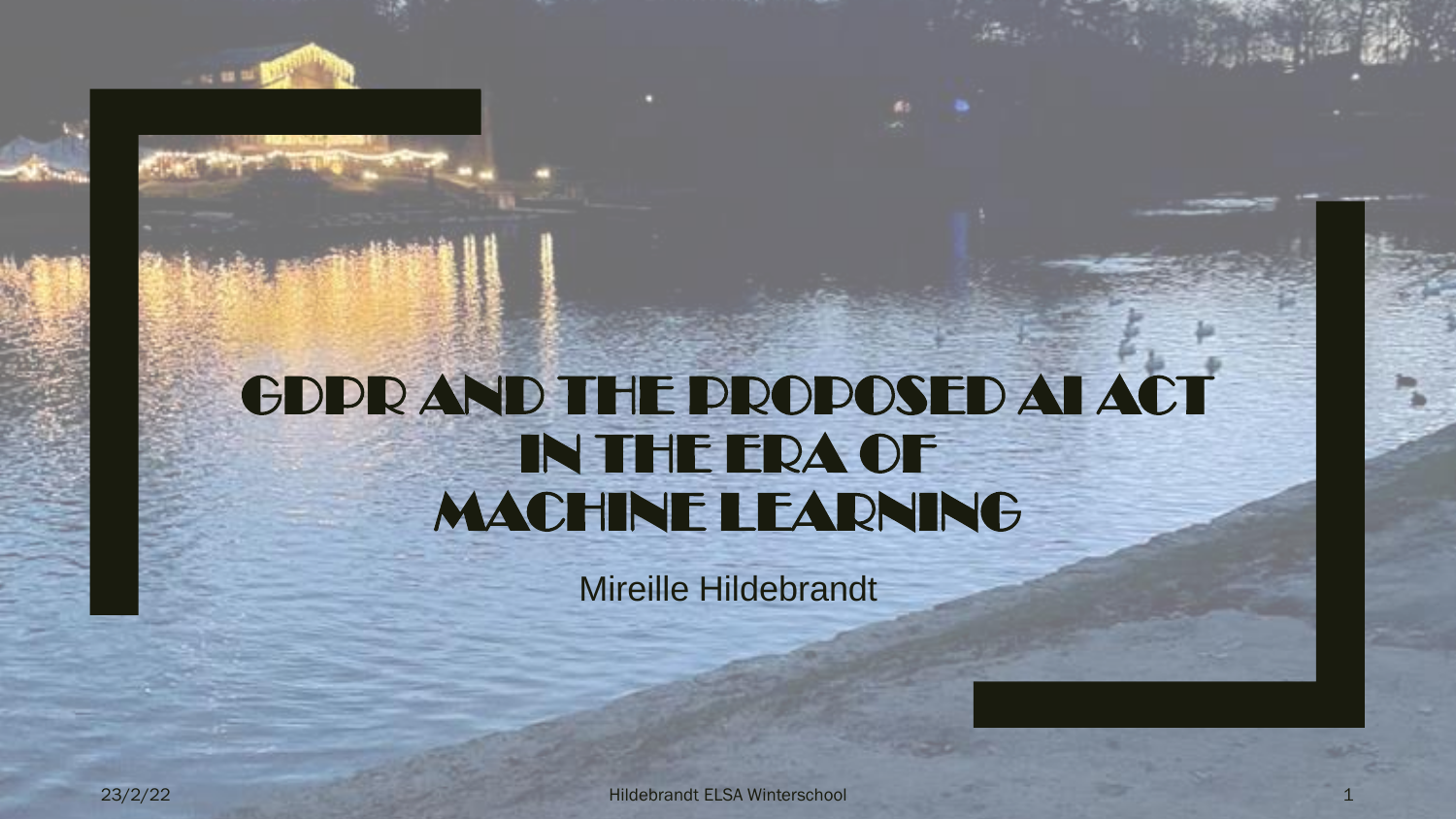### Article 2 TEU

- The Union is founded on the values of respect for human dignity, freedom, democracy, equality, the rule of law and respect for human rights, including the rights of persons belonging to minorities.
- These values are common to the Member States in a society in which pluralism, nondiscrimination, tolerance, justice, solidarity and equality between women and men prevail.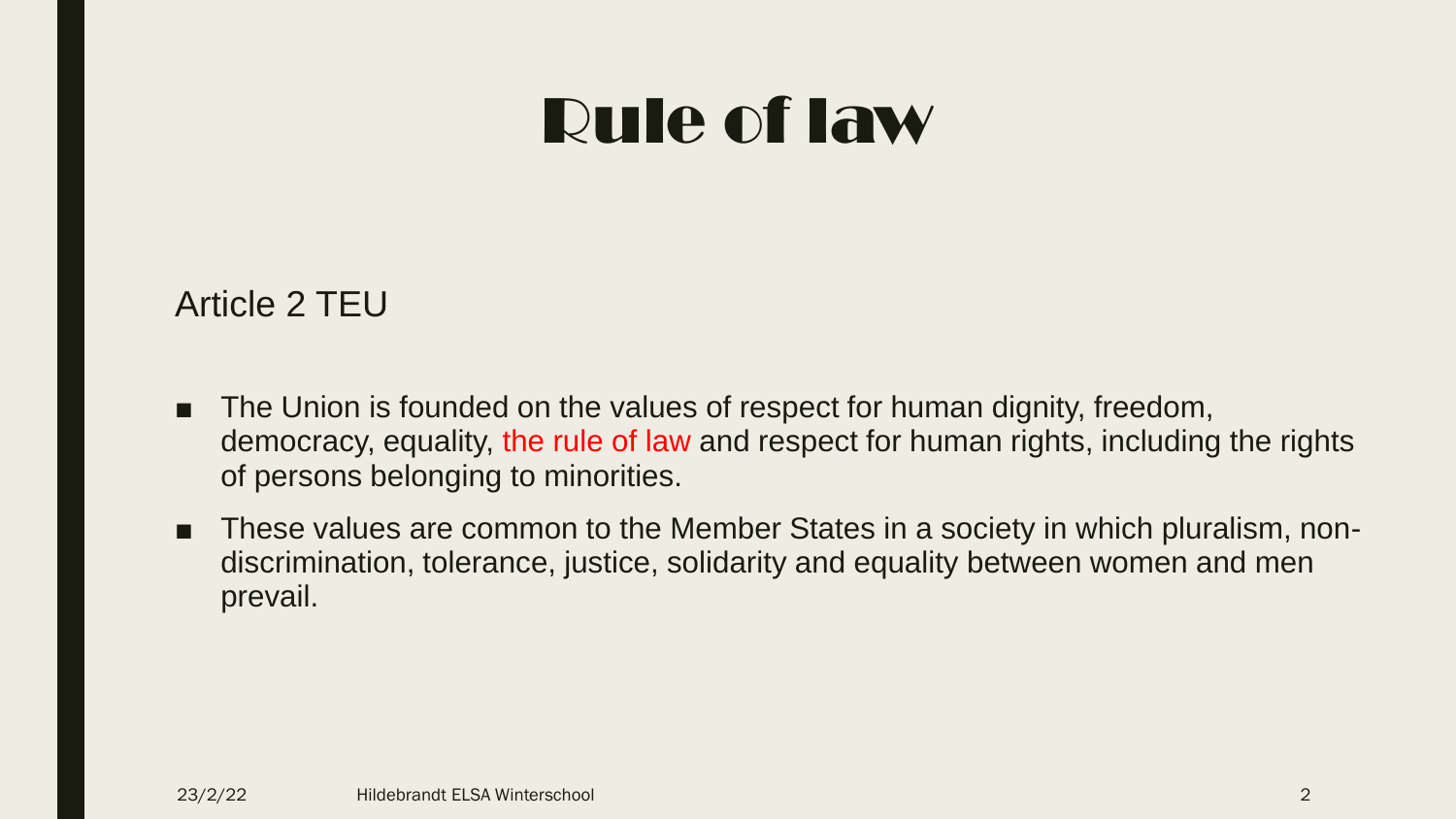### Art. 322 TFEU

- 1. The European Parliament and the Council, acting in accordance with the ordinary legislative procedure, and after consulting the Court of Auditors, shall adopt by means of regulations:
	- a) the financial rules which determine in particular the procedure to be adopted for establishing and implementing the budget and for presenting and auditing accounts;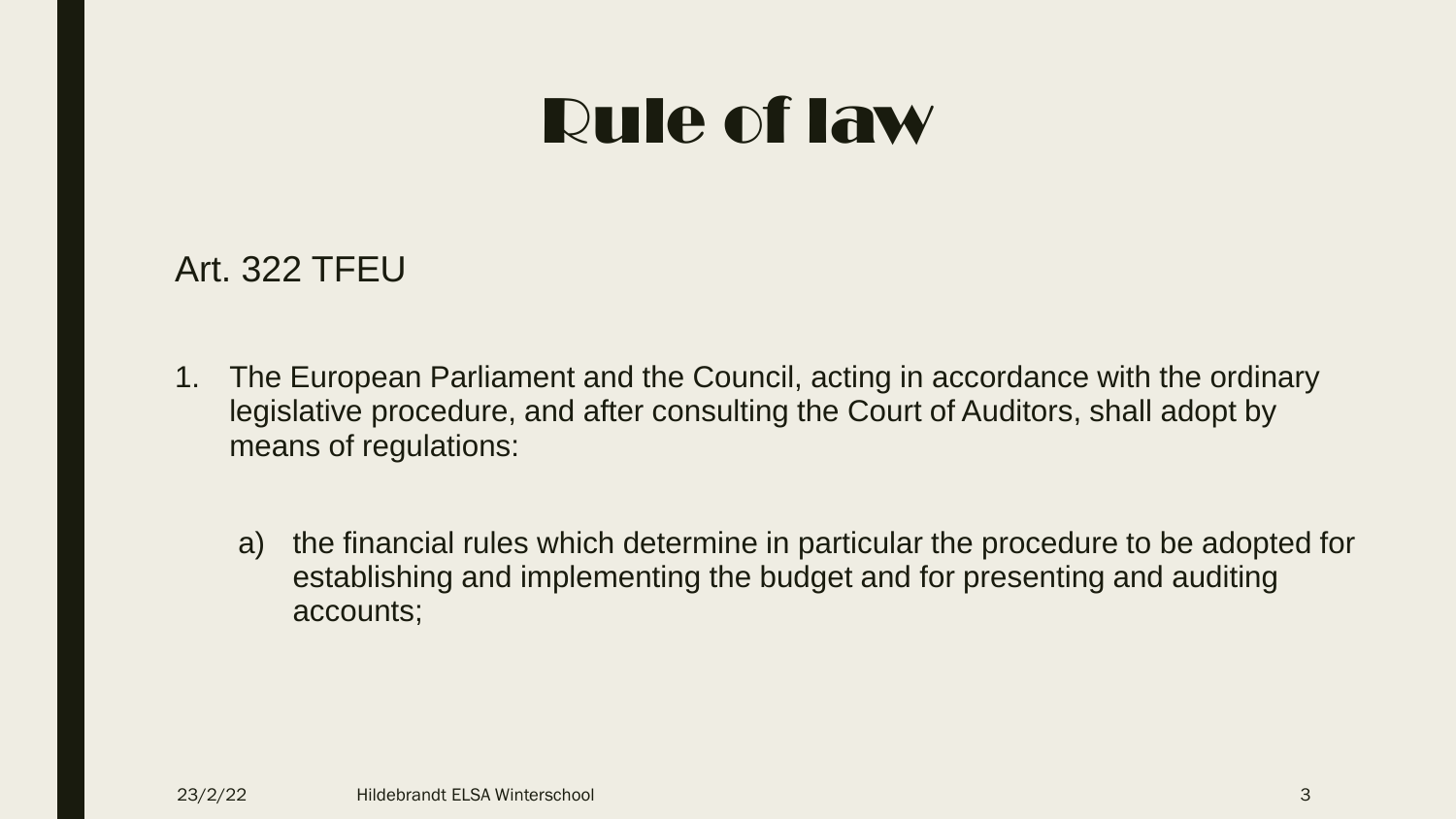Case C-156/21 (16 February 2022), ACTION for annulment of Regulation (EU, Euratom) 2020/2092 on a general regime of conditionality for the protection of the Union budget

Hungary, supported by the Republic of Poland, submits, (…)

- First, Article 322(1)(a) TFEU does not enable
	- *either the concept of 'the rule of law' or*
	- *that of 'breaches of the principles of the rule of law' to be defined.*
- Secondly, the relationship between
	- *breaches of the principles of the rule of law*
	- *and the Union budget is too broad*
	- *and would, if accepted, enable any area of EU law and significant aspects of the legal systems of the Member States to be linked to it.*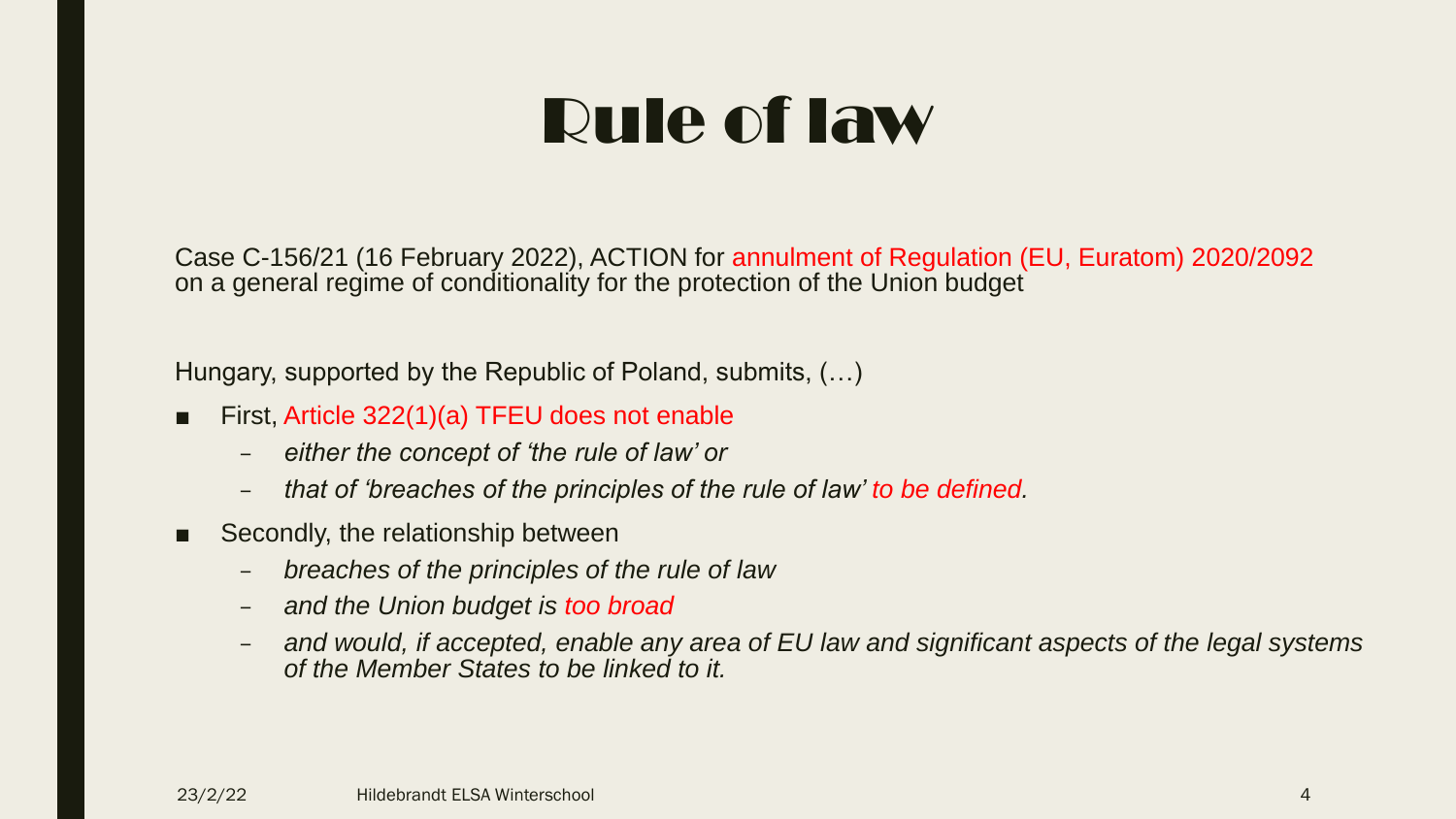- Article 2(a) of the contested regulation states that the concept of 'the rule of law'
	- *is to be understood, for the purposes of that regulation, as the 'Union value enshrined in Article 2 TEU' and*
	- *that that concept includes the principles of legality, legal certainty, prohibition of arbitrariness of the executive powers, effective judicial protection, separation of powers and non-discrimination and equality before the law.*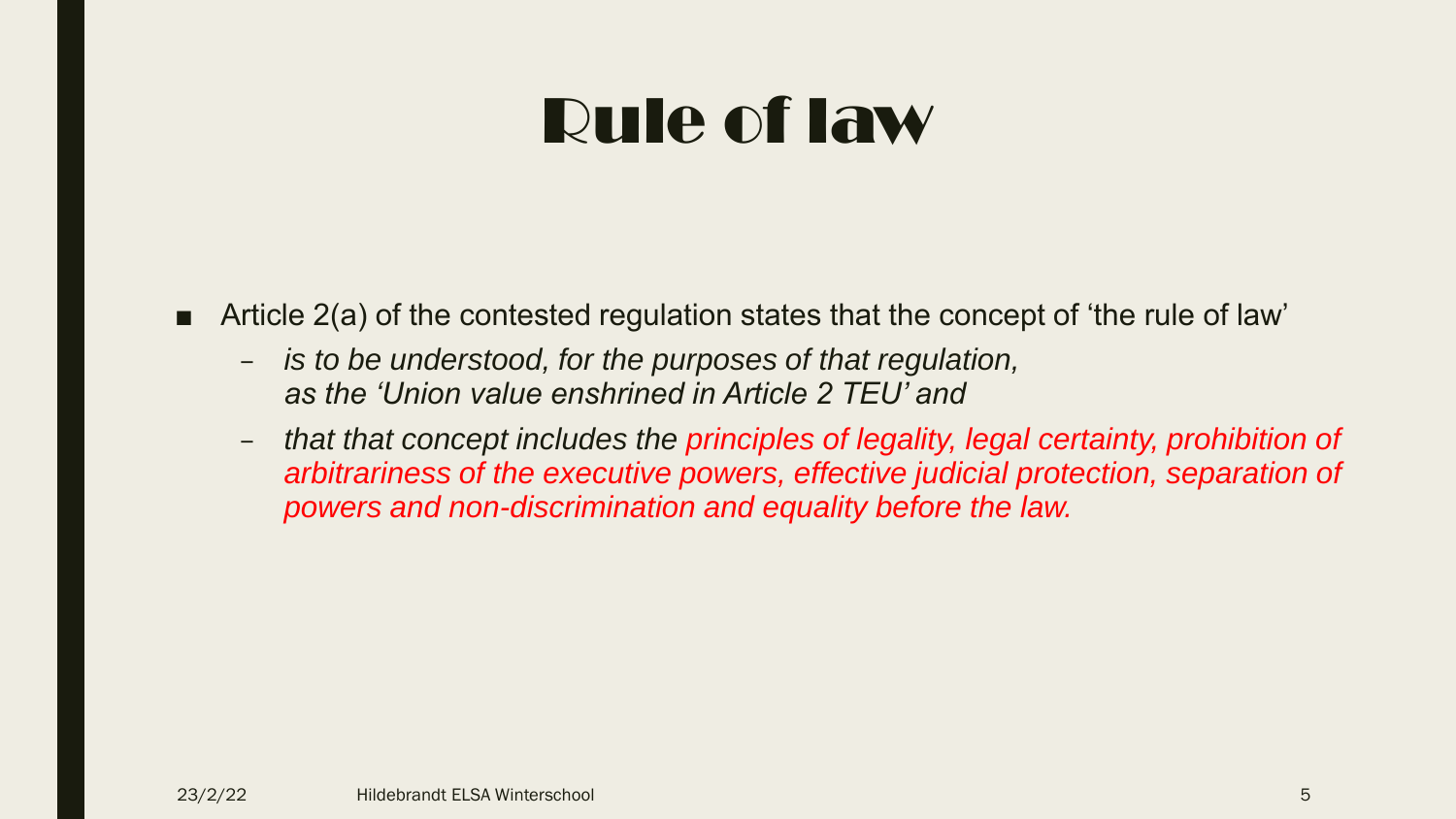- That provision states, however, that the concept of 'the rule of law',
	- *as defined for the purposes of the application of the contested regulation,*
- Shall be understood having regard to the other Union values and principles enshrined in Article 2 TEU'.
- It follows that respect for those values and principles
	- *– in so far as they form part of the very definition of the value of 'the rule of law' contained in Article 2 TEU or, as is apparent from the second sentence of that article, are closely linked to a society that respects the rule of law –*
- may be required in the context of a horizontal conditionality mechanism such as that established by the contested regulation.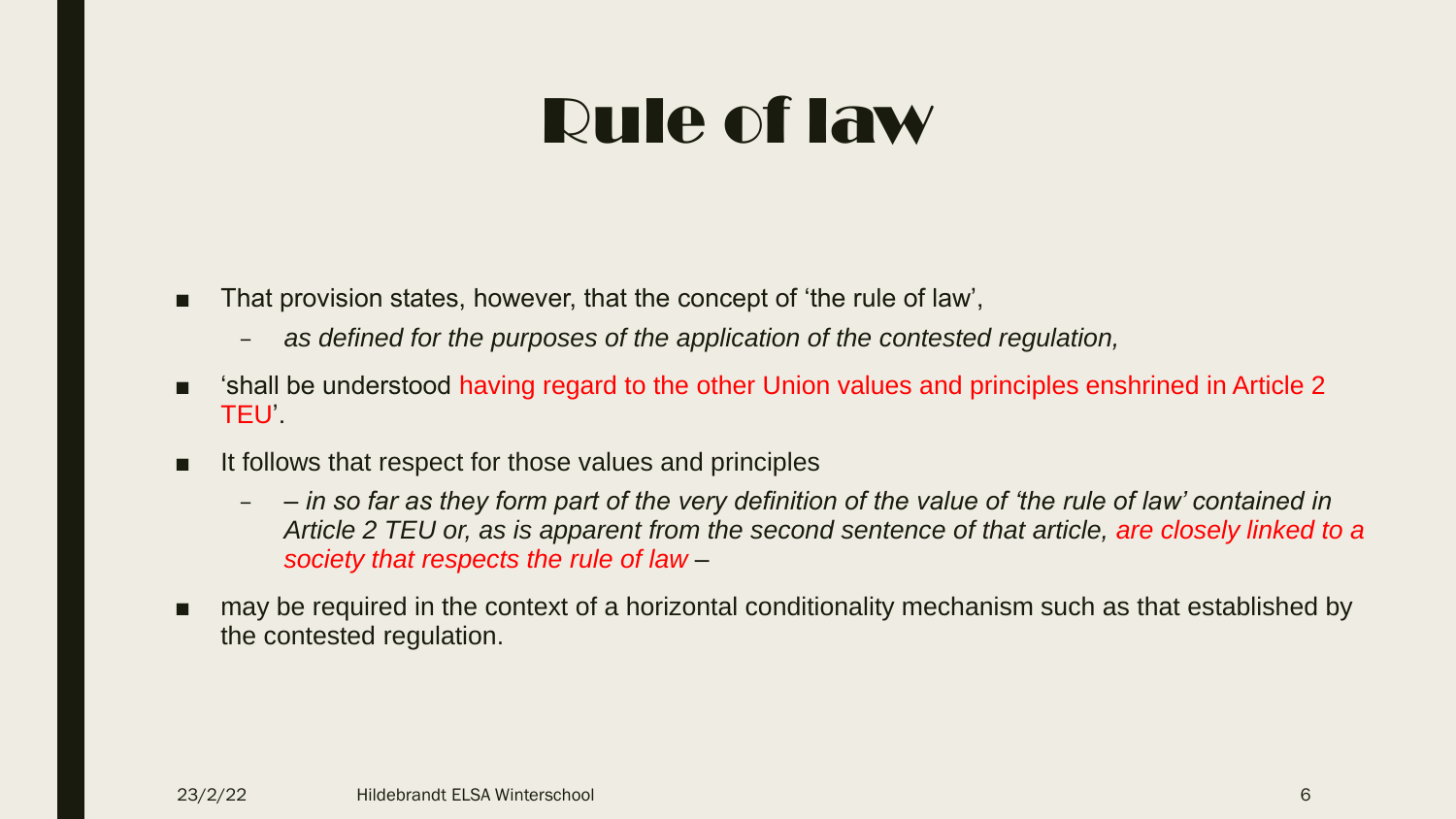### Article 2 TEU

- The Union is founded on the values of respect for human dignity, freedom, democracy, equality, the rule of law and respect for human rights, including the rights of persons belonging to minorities.
- These values are common to the Member States in a society in which pluralism, nondiscrimination, tolerance, justice, solidarity and equality between women and men prevail.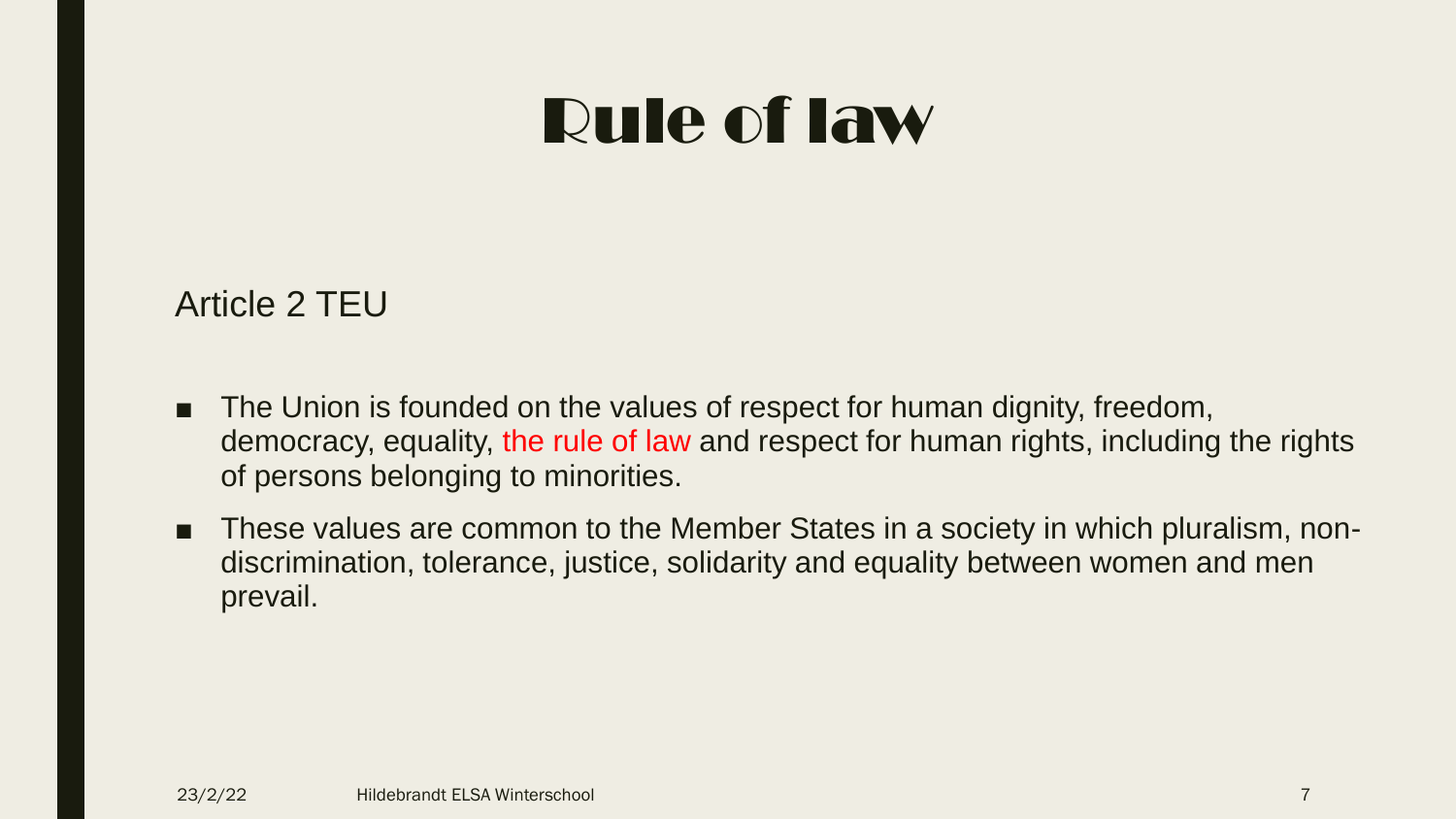- Rule of law cannot be defined by way of a closed, logical definition
	- *It is about checks and balances and requires judgement rather than reckoning (Cantwell Smith)*
	- *This is not a bug but a feature*
- It is an essentially contested concept
	- *Formal, substantive and procedural conceptions*
	- *It cannot be 'fixated' completely in advance*
- As a foundational concept, if not vanishing point, 'the rule of law'
	- *Has open texture (Hart)*
	- *Requiring judgement and discretion*
	- *While such discretion cannot be arbitrary and assumes normative commitment (Dworkin)*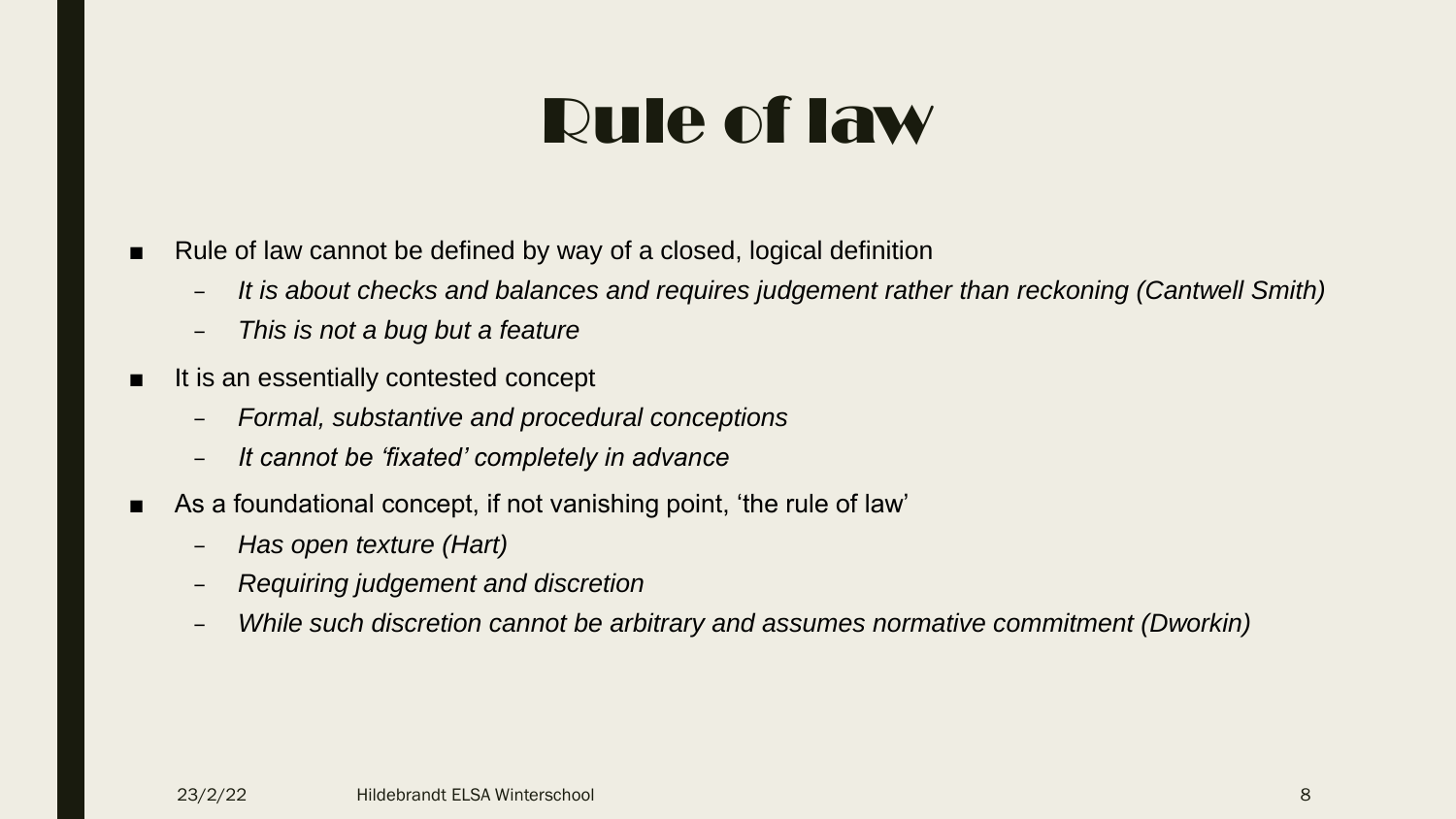- Can we develop an algorithm for the rule of law?
- Does that imply that we cannot decide on violations?
- Should *lex certa* prevent us from giving legal effect to such violations?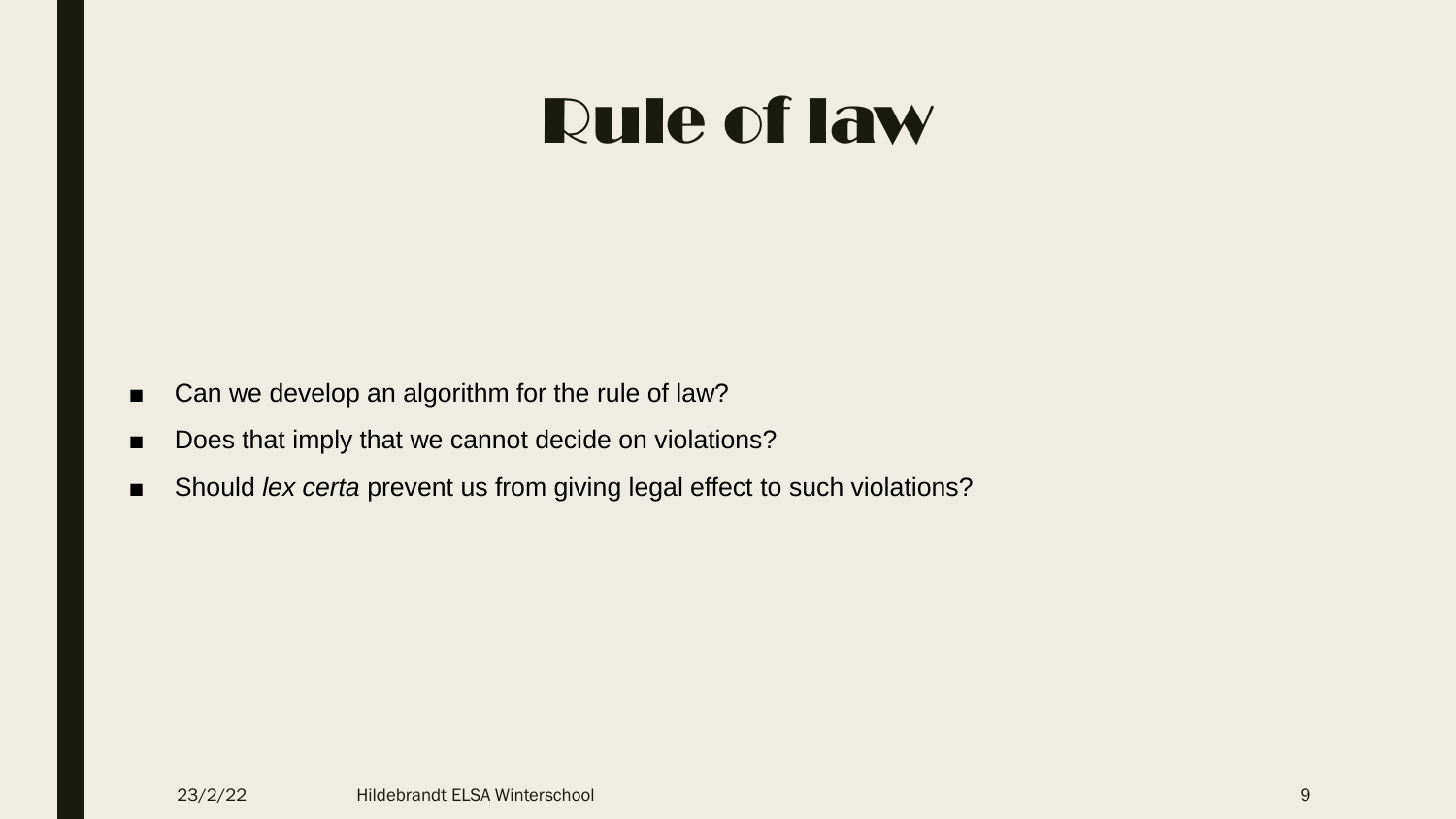## What's next

- What is AI?
	- *Defining AI from a CS perspective (levels of autonomy)*
	- *Defining AI from a legal perspective (impact or methodology)*
- How does the GDPR apply to AI systems?
	- *Goals and risk approach (DPbD and DPIA)*
	- *Prohibition of ADM systems (conditions and exceptions)*
- How does the proposed AI Act apply to AI systems?
	- *Goals and risk approach (safety, health, fundamental rights)*
	- *Obligations in case of high risk systems*
- AI Systems under the rule of law?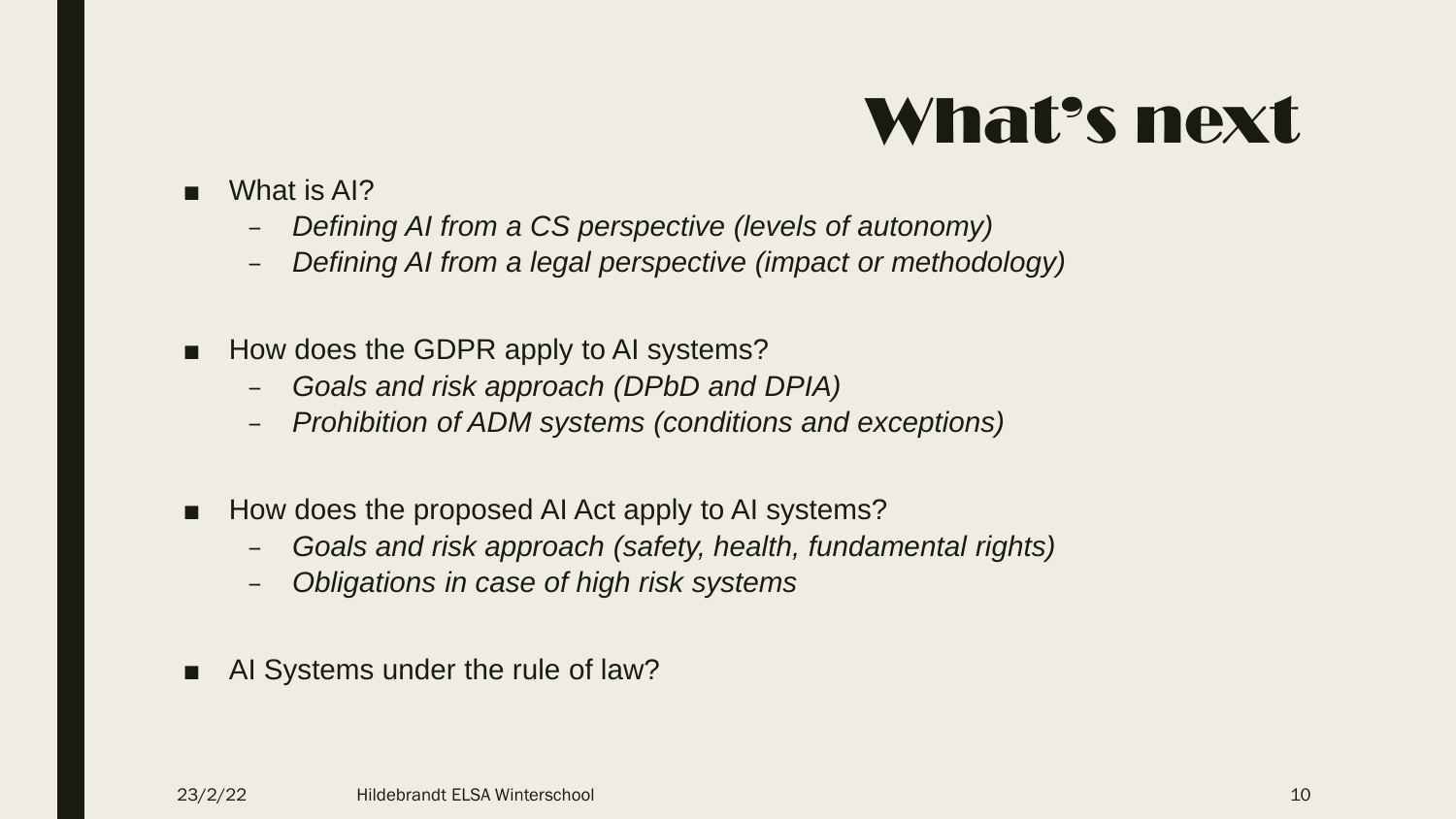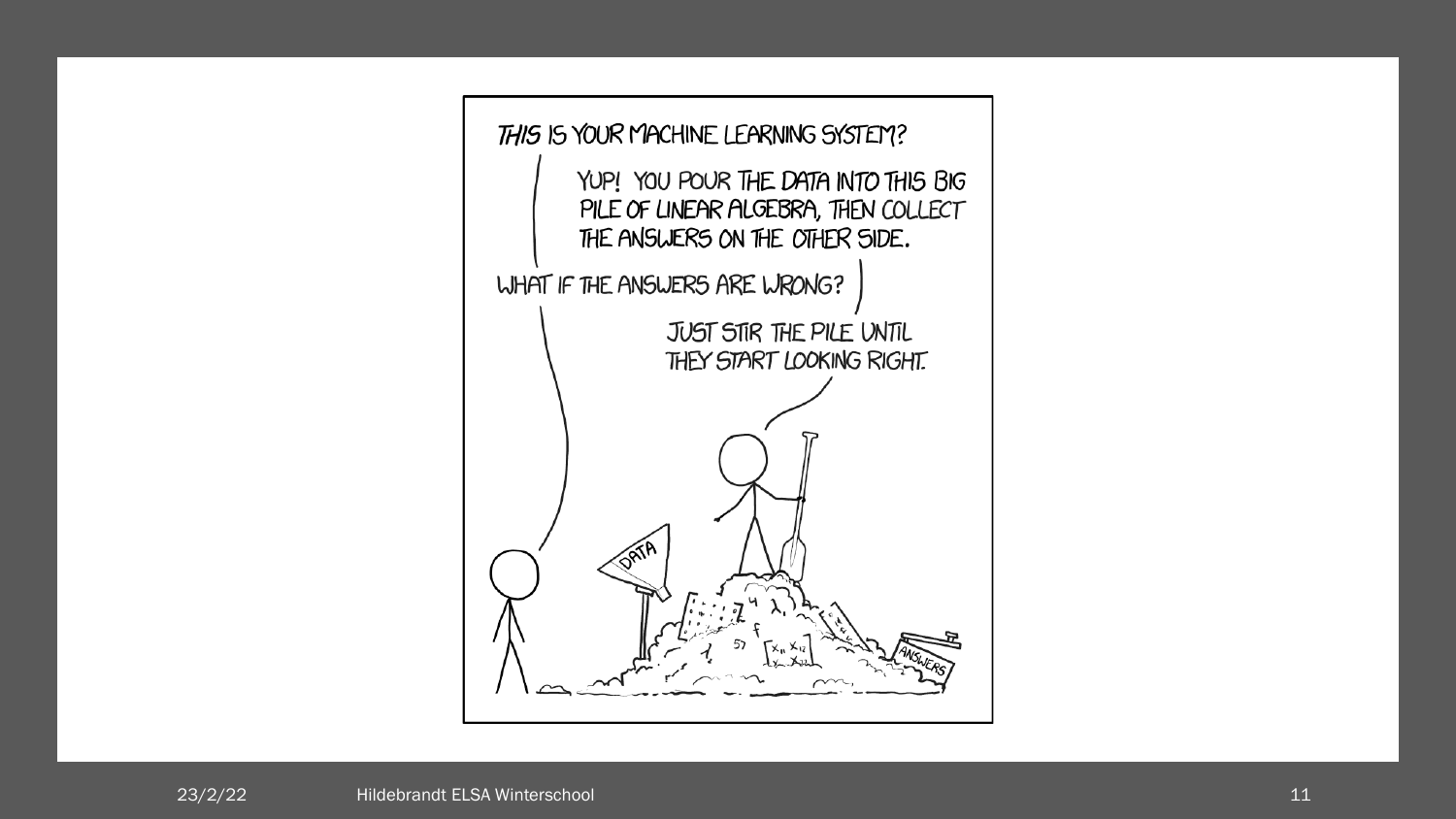# Machine Learning

- You have a dataset
- You split it up 80/20 in a training set and validation set
- You deploy 'an algorithm' to detect patterns in the training data
- These patterns are mathematical functions (they are taken from your hypothesis space)
- The patterns depend on the distribution of the data
- To get things right you optimise the function as much as possible
- Once you find 'relevant' patterns you test them against your validation set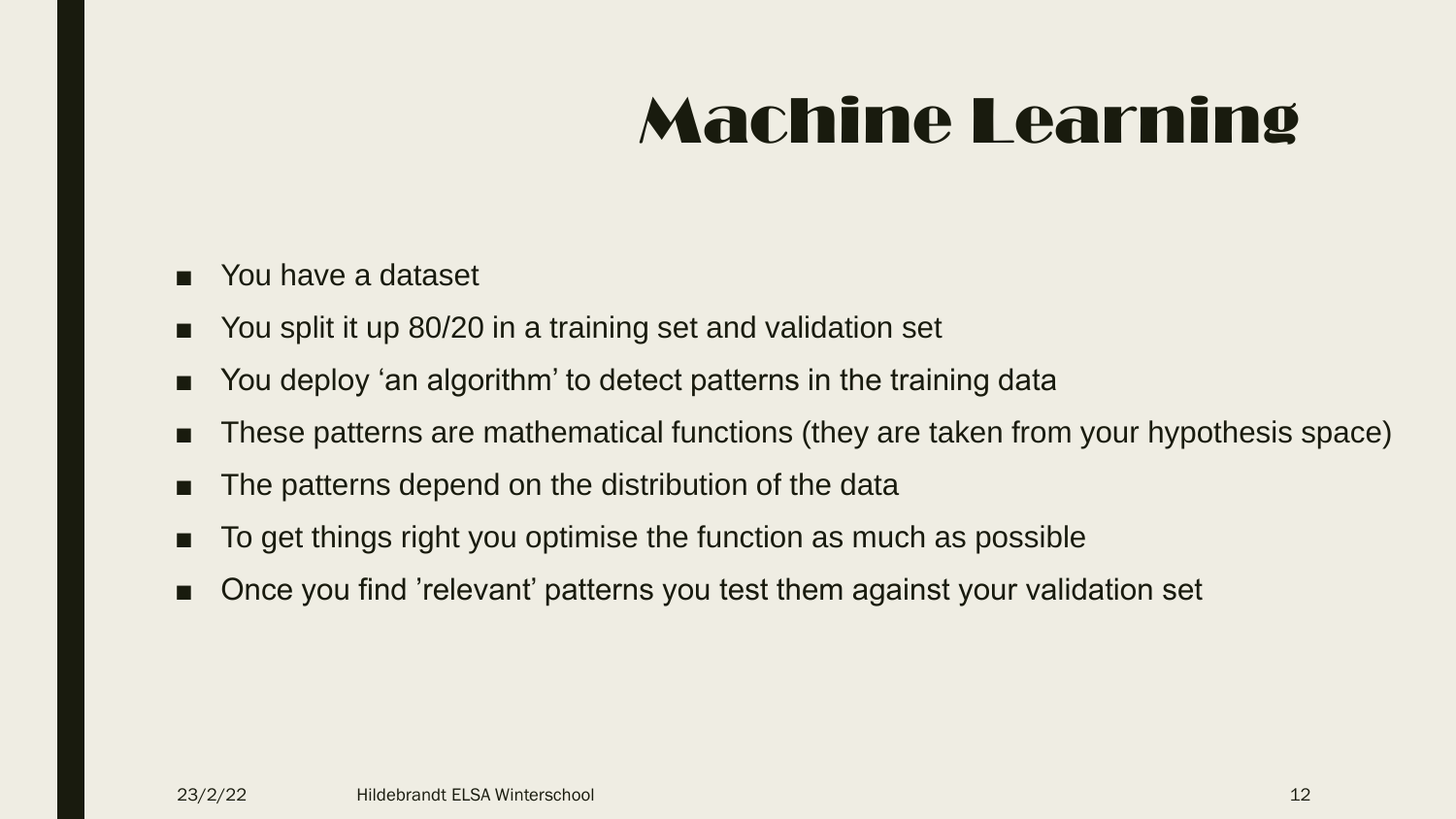# Machine Learning

- You have a dataset, consisting of 1500 exam papers
- You (teacher) grade 50 papers
- You share the grade with the 'learner algorithms':
- This would be supervised learning: data is labelled (this data gets that grade)
- The learner figures out the statistical correlations between text and grades
- You and the system each grade another 50 papers
- You compare the grading and 'correct' the system (reinforcement learning)
- You repeat this until the system gets it right
- And hey, it works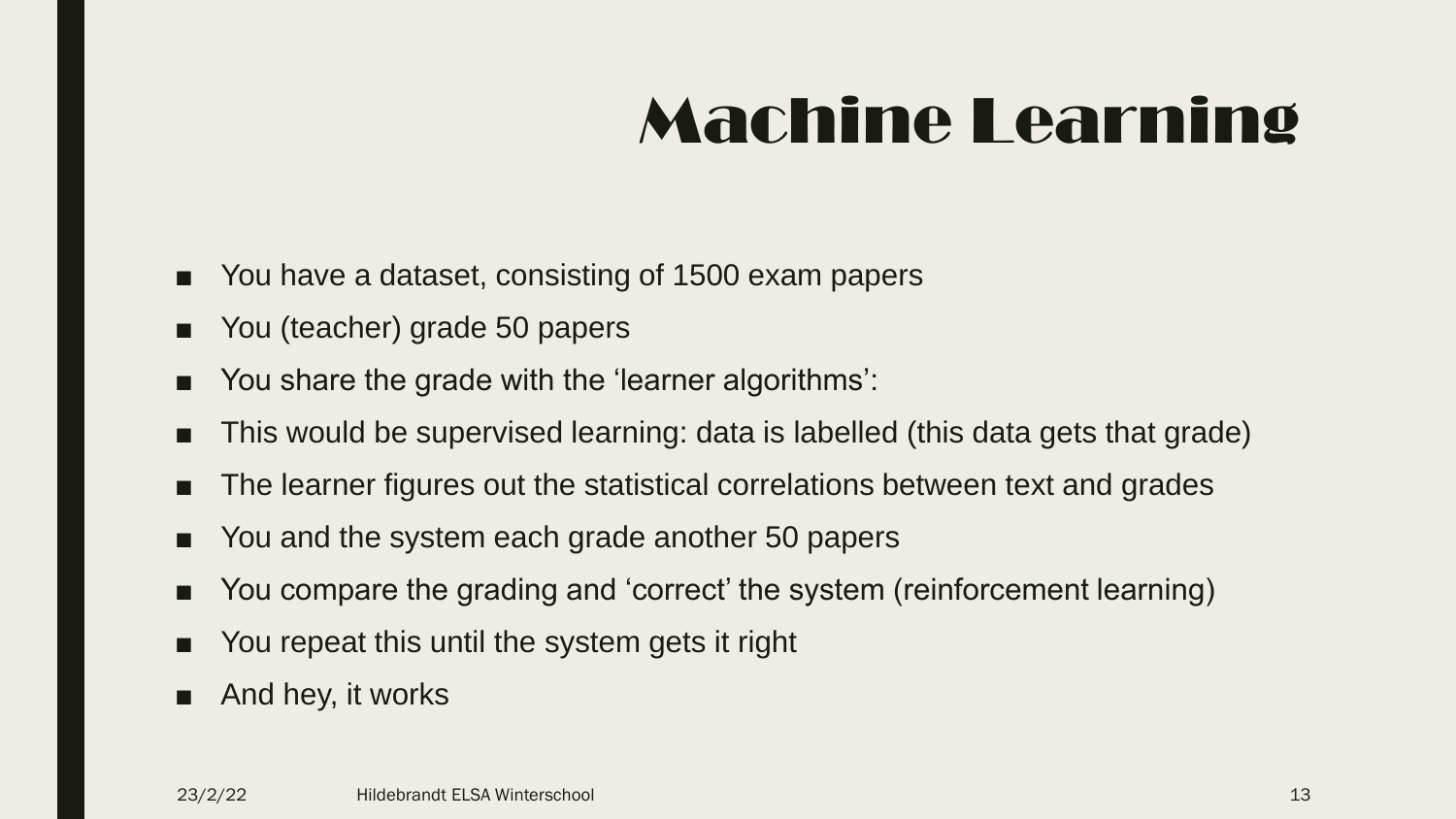## What's next

#### What is AI?

- *Defining AI from a CS perspective (levels of autonomy)*
- *Defining AI from a legal perspective (impact or methodology)*
- How does the GDPR apply to AI systems?
	- *Goals and risk approach (DPbD and DPIA)*
	- *Prohibition of ADM systems (conditions and exceptions)*
- How does the proposed AI Act apply to AI systems?
	- *Goals and risk approach (safety, health, fundamental rights)*
	- *Obligations in case of high risk systems*
- AI Systems under the rule of law?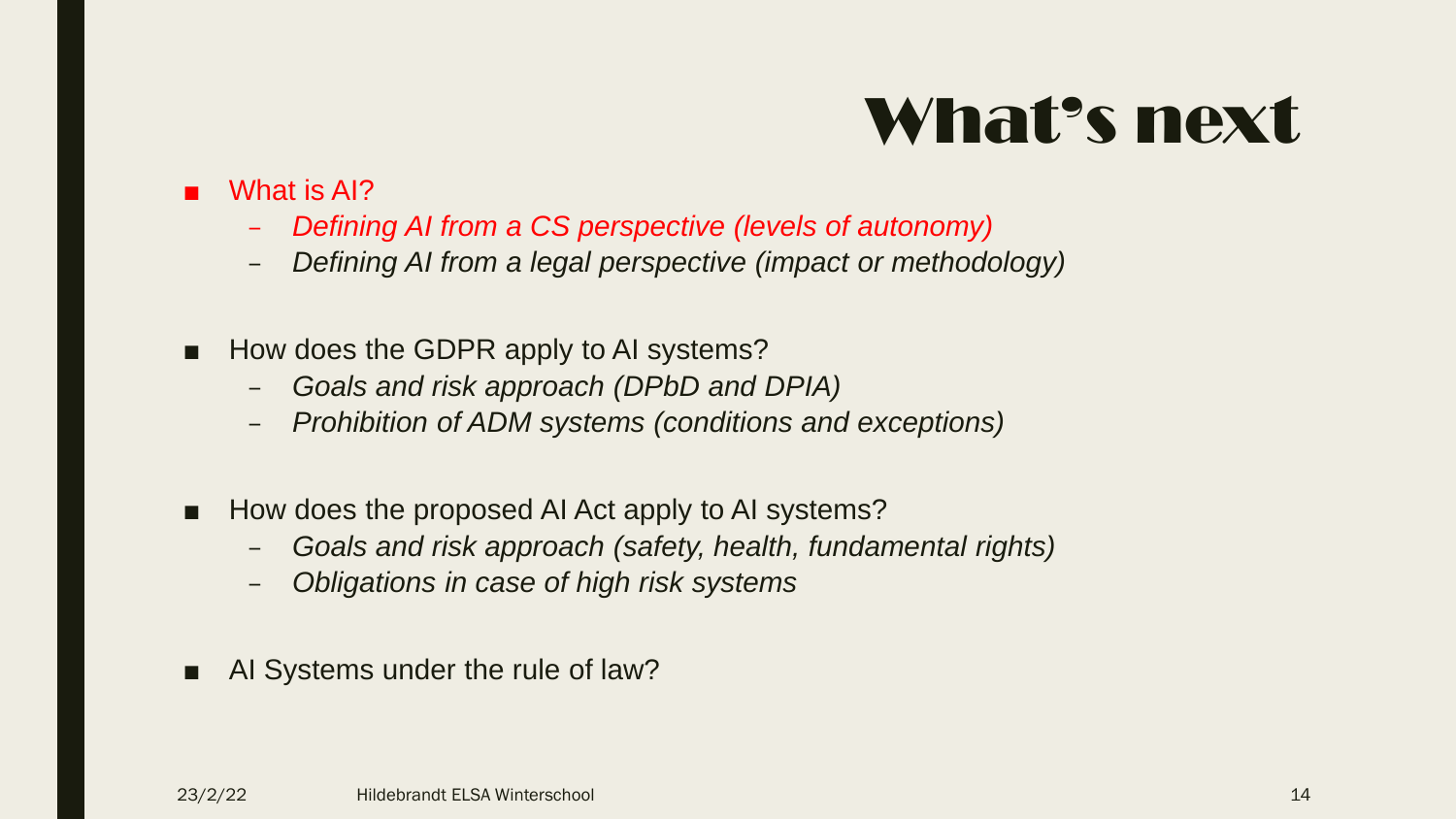- Code-driven systems (GOFAI)
	- *Rule-based, logic-based, knowledge-based, ITTT*
	- *ADM: tax or student-grant applications, social benefits, online insurance*
- Data-driven systems (AIMA)
	- *KDD, Machine learning, deep learning, natural language processing*
	- *Fraud detection (plagiarism), insurance, credit rating*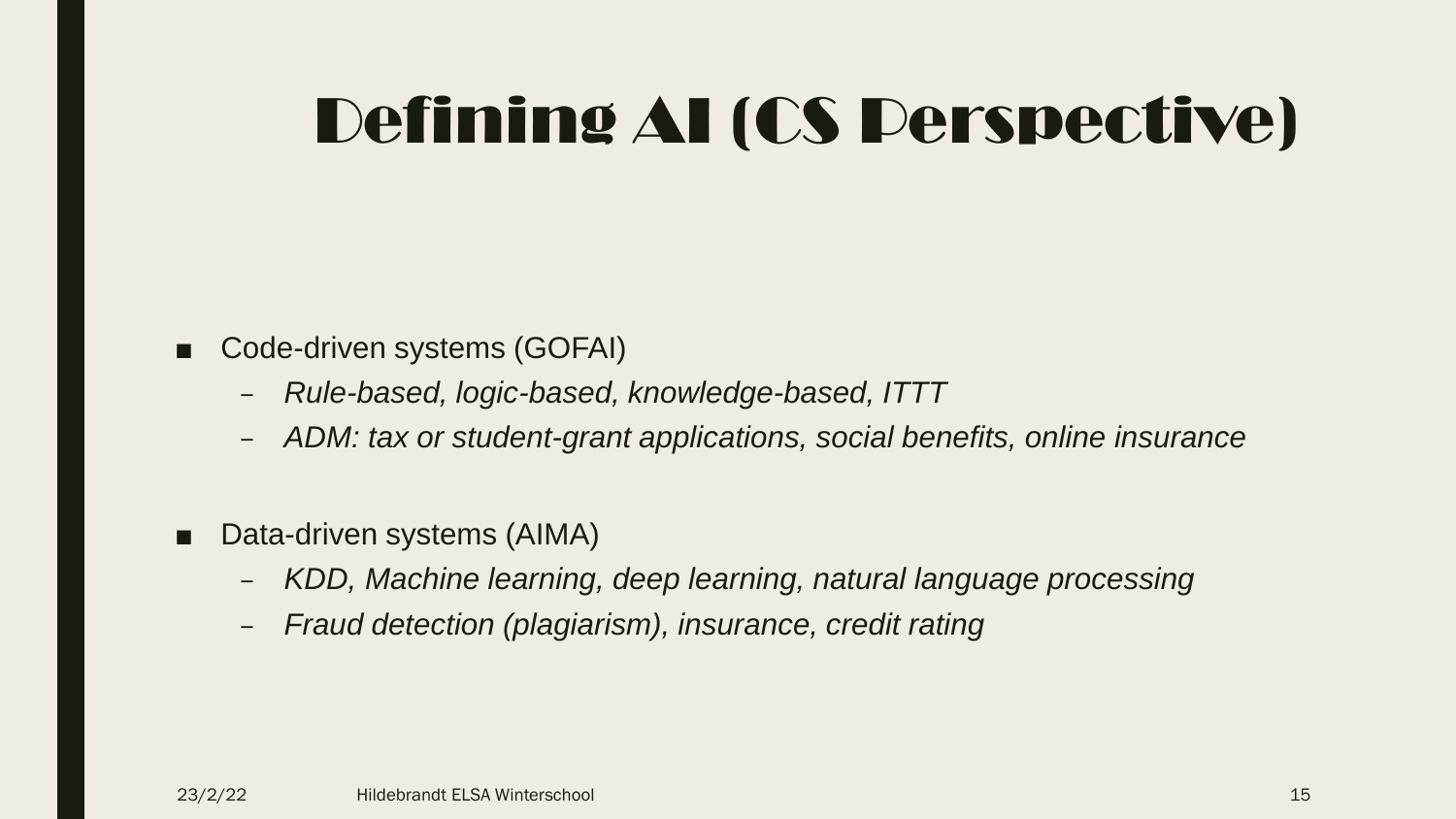- AI: human intelligence as the benchmark for artificial intelligence
	- *Darmouth 1956 Workshop:*

*'The study is to proceed on the basis of the conjecture that* 

- every aspect of learning or any other feature of intelligence
- can in principle
- be so precisely described
- that a machine can be made to simulate it'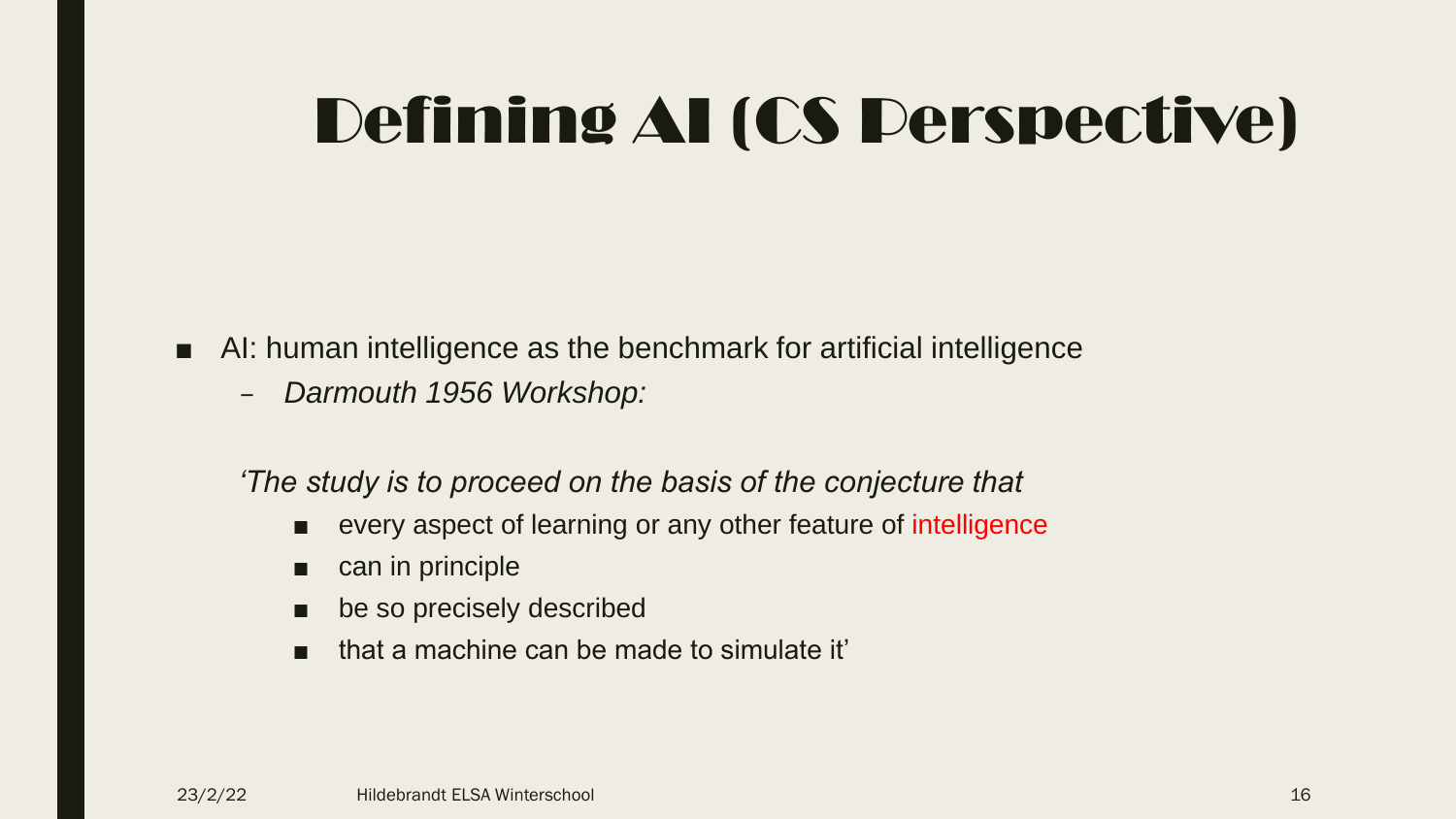- AI: human intelligence as the benchmark for artificial intelligence
	- *Newell and Simon 1976:*
	- *'By 'general intelligent action' we wish to indicate* 
		- the same scope of intelligence as we see in human action:
		- that in any real situation
		- behavior appropriate to the ends of the system and
		- adaptive to the demands of the environment can occur,
		- within some limits of speed and complexity '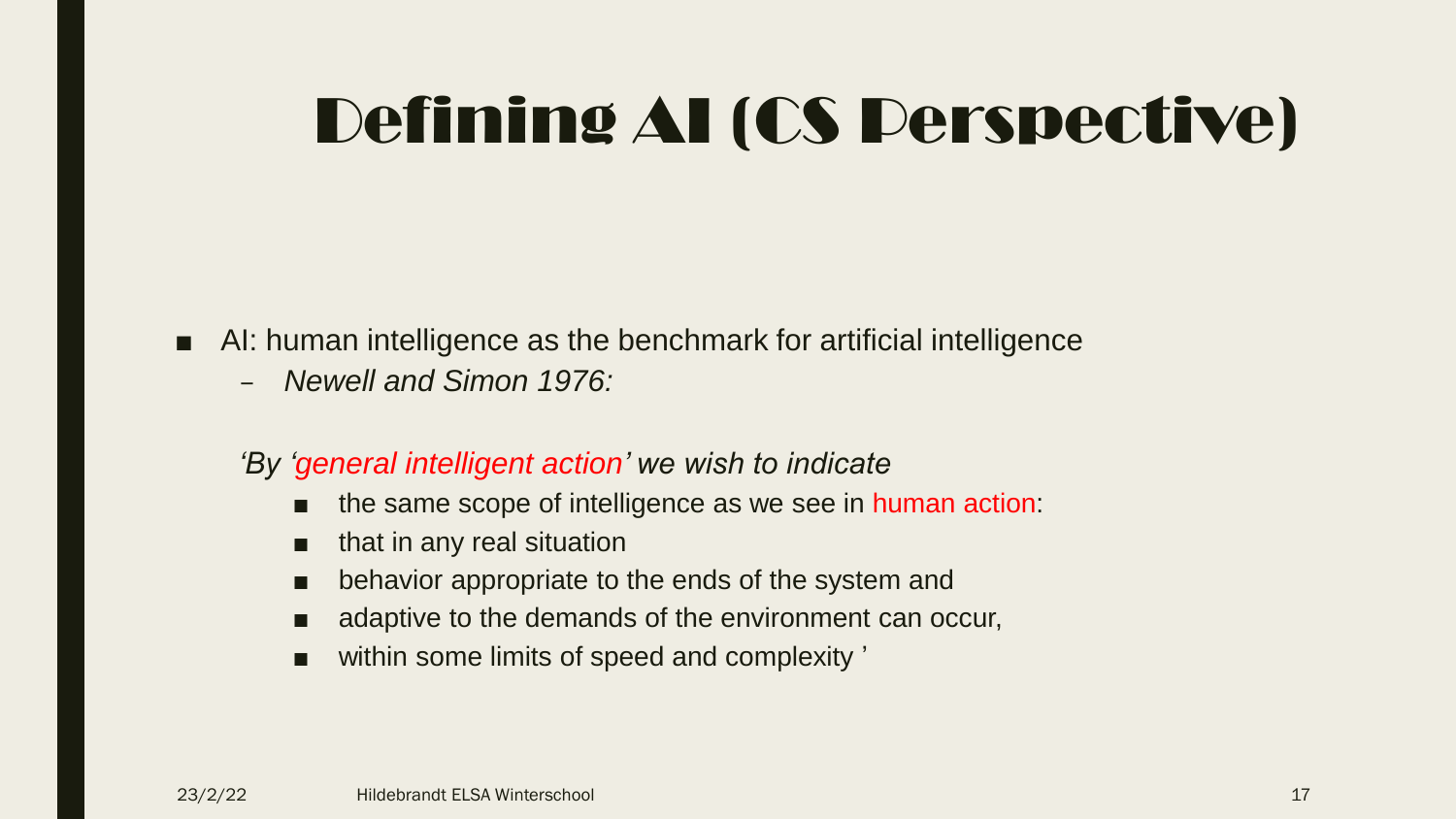- AI: as a research or developers' activity concerning a quality
	- *Niels J. Nilsson 2010*

#### *'Artificial intelligence is that activity*

- devoted to making machines intelligent, and
- intelligence is that quality that
- enables an entity to function appropriately and with foresight
- in its environment'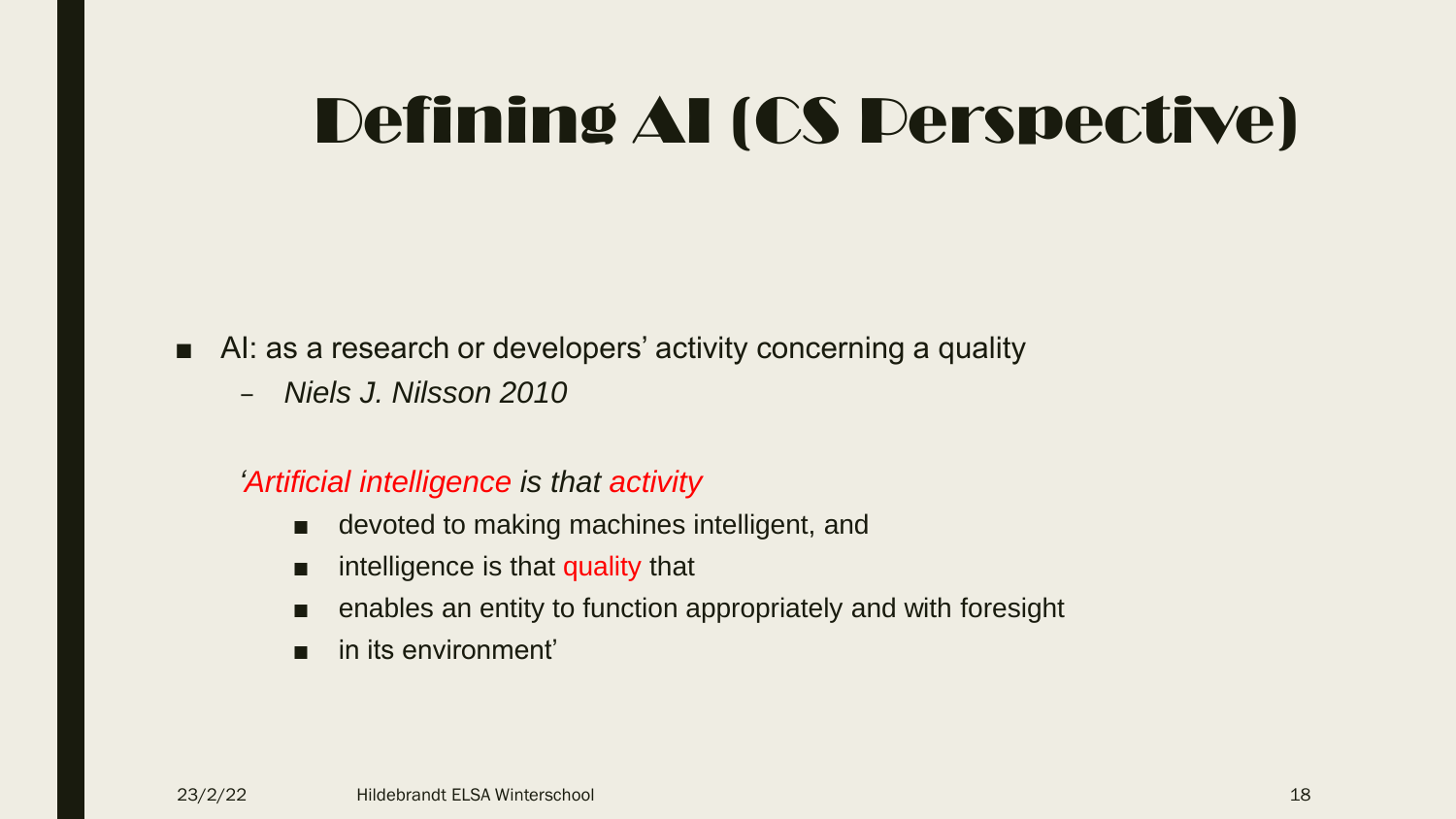- AI: as a capacity
	- *Wang 2019*

#### *'Intelligence is*

- the capacity of an information-processing system
- to adapt to its environment
- while operating with insufficient knowledge and resources'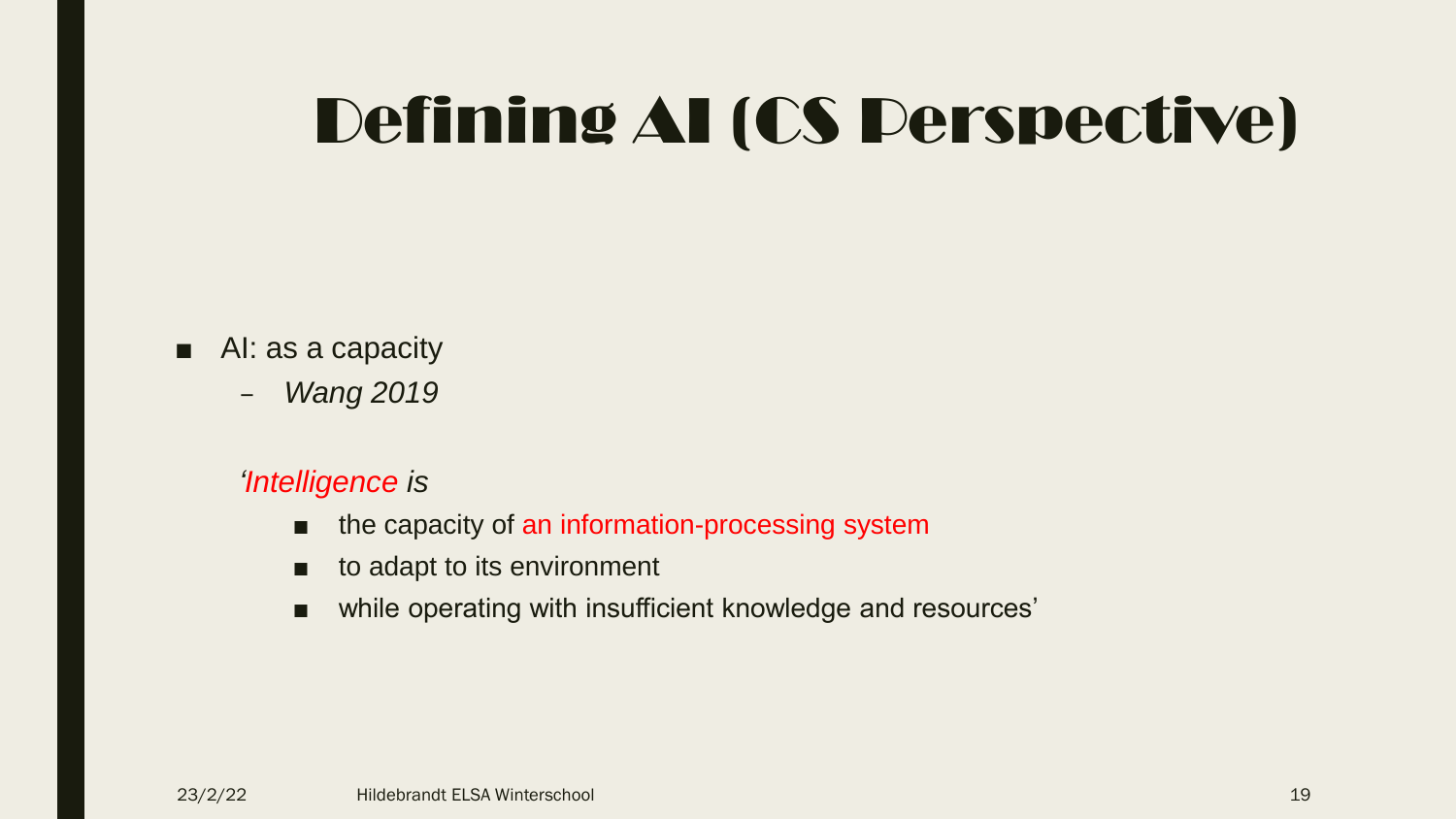- Note the paradox of autonomy:
	- *AI is defined in terms of independent adaptive behaviour in an environment*
	- *But it is made so and qualified as such by its developers*
- Current day AI is nothing like this, cf 'autonomous' cars levels 0-5:
	- 0. no sustained vehicle control [no automation]
	- 1. hands-on [driver assistance]
	- 2. hands-off [partial automation]
	- 3. eyes-off [conditional automation]
	- 4. mind off [high automation]
	- 5. steering wheel optional [full automation]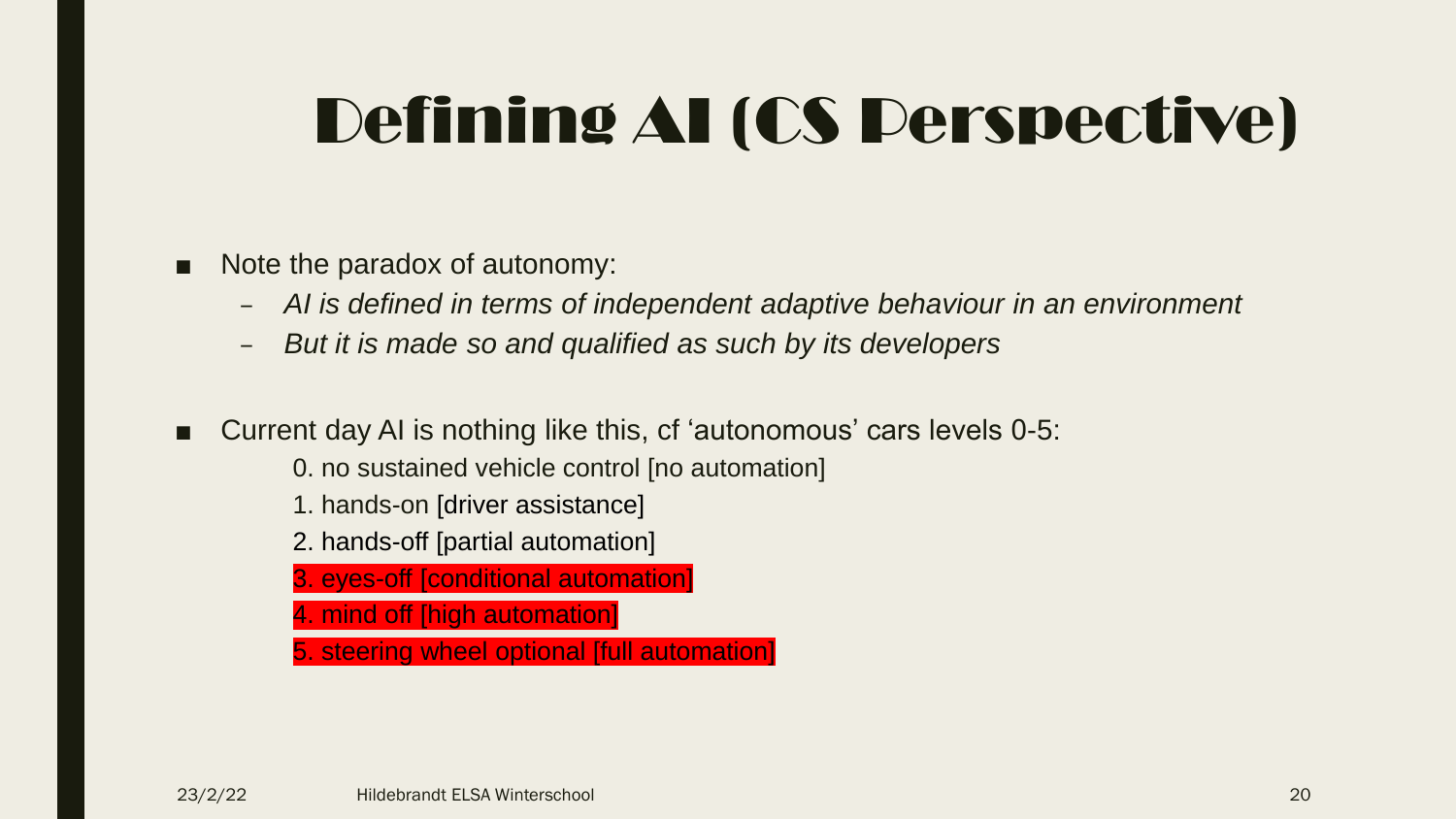## What's next

#### What is AI?

- *Defining AI from a CS perspective (levels of autonomy)*
- *Defining AI from a legal perspective (impact or methodology)*
- How does the GDPR apply to AI systems?
	- *Goals and risk approach (DPbD and DPIA)*
	- *Prohibition of ADM systems (conditions and exceptions)*
- How does the proposed AI Act apply to AI systems?
	- *Goals and risk approach (safety, health, fundamental rights)*
	- *Obligations in case of high risk systems*
- AI Systems under the rule of law?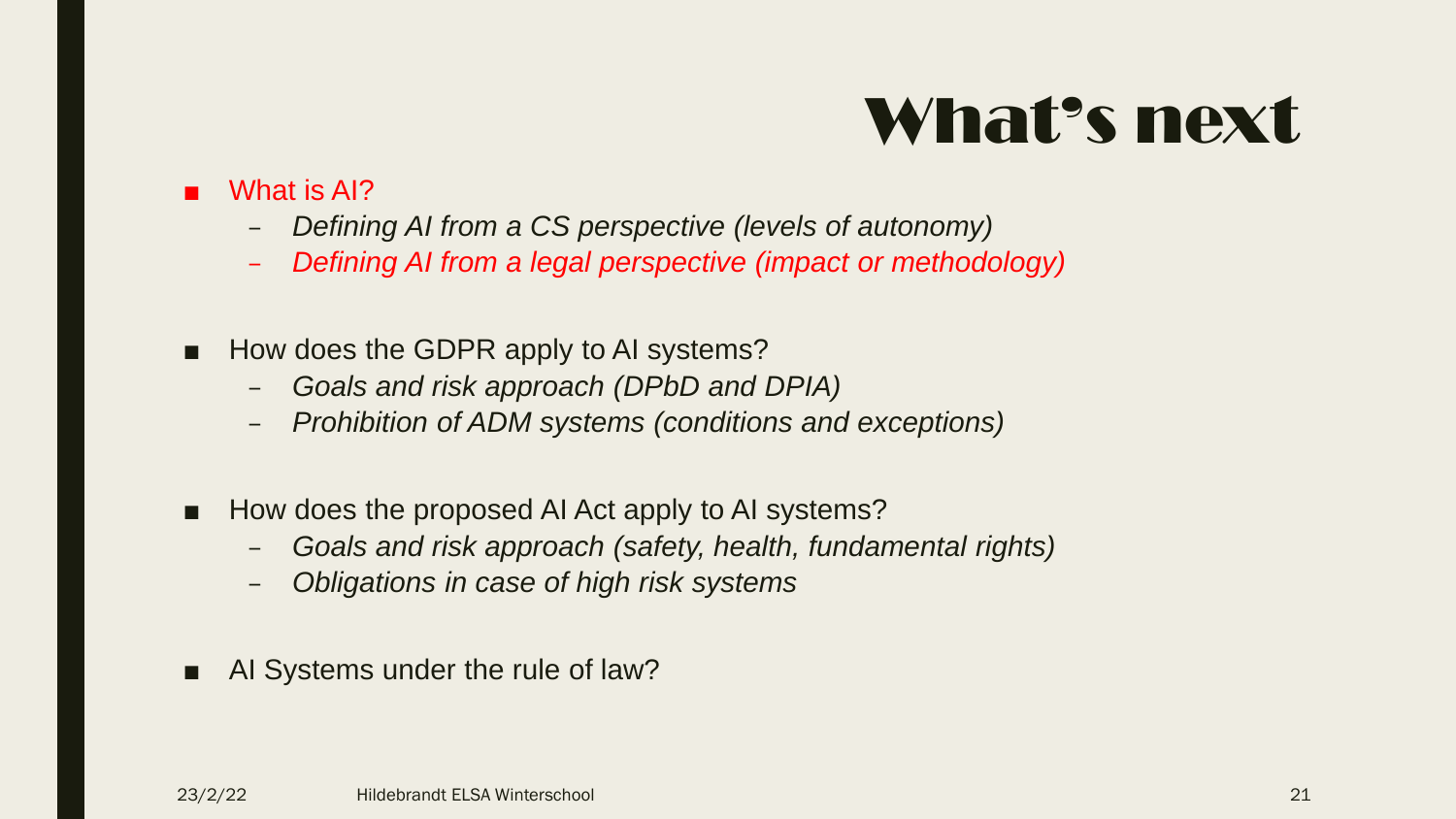**OECD Recommendations 2019 (cp. FIPS 1980 and their impact)**

#### ■ *'An AI* system is

- *a machine-based system that can,*
- *for a given set of human-defined objectives,*
- *make predictions, recommendations, or decisions*
- *influencing real or virtual environments.*
- *AI systems are designed to operate with varying levels of autonomy.'*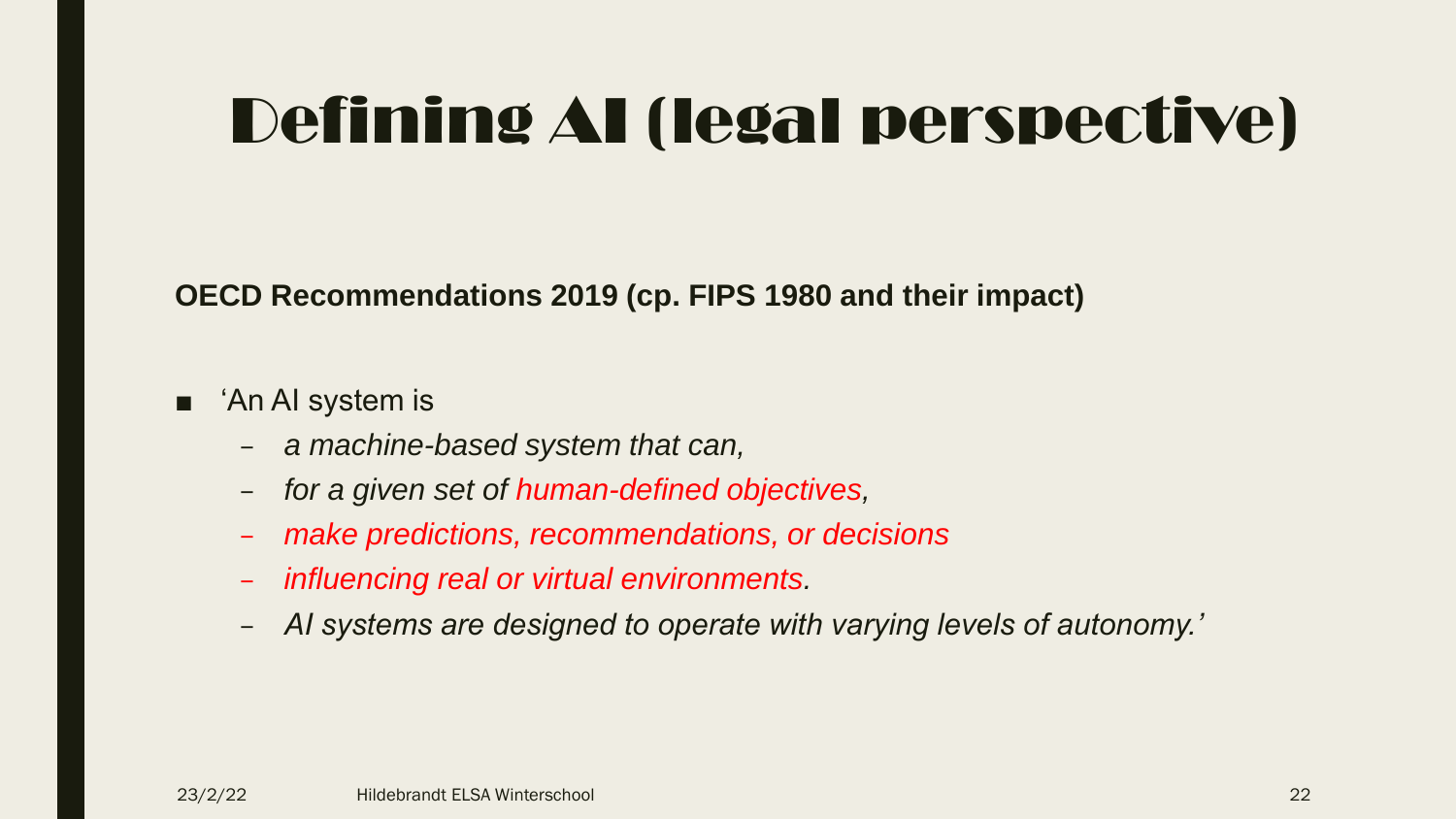#### **OECD Recommendations 2019 (cp. FIPS 1980 and their impact)**

- 1. legislation should not target 'AI' in general, the research domain of AI, or inflated models of supposedly forthcoming systems, but identifiable real world systems,
- 2. it should only target systems that are machine-based,
- 3. AI systems should be understood in the context of their intended purpose as defined by their human creators,
- 4. they should be defined in terms of their output, notably predictions, recommendations or decisions, and
- 5. their impact on real or virtual environments, while
- 6. taking into account they can have very different levels of autonomy.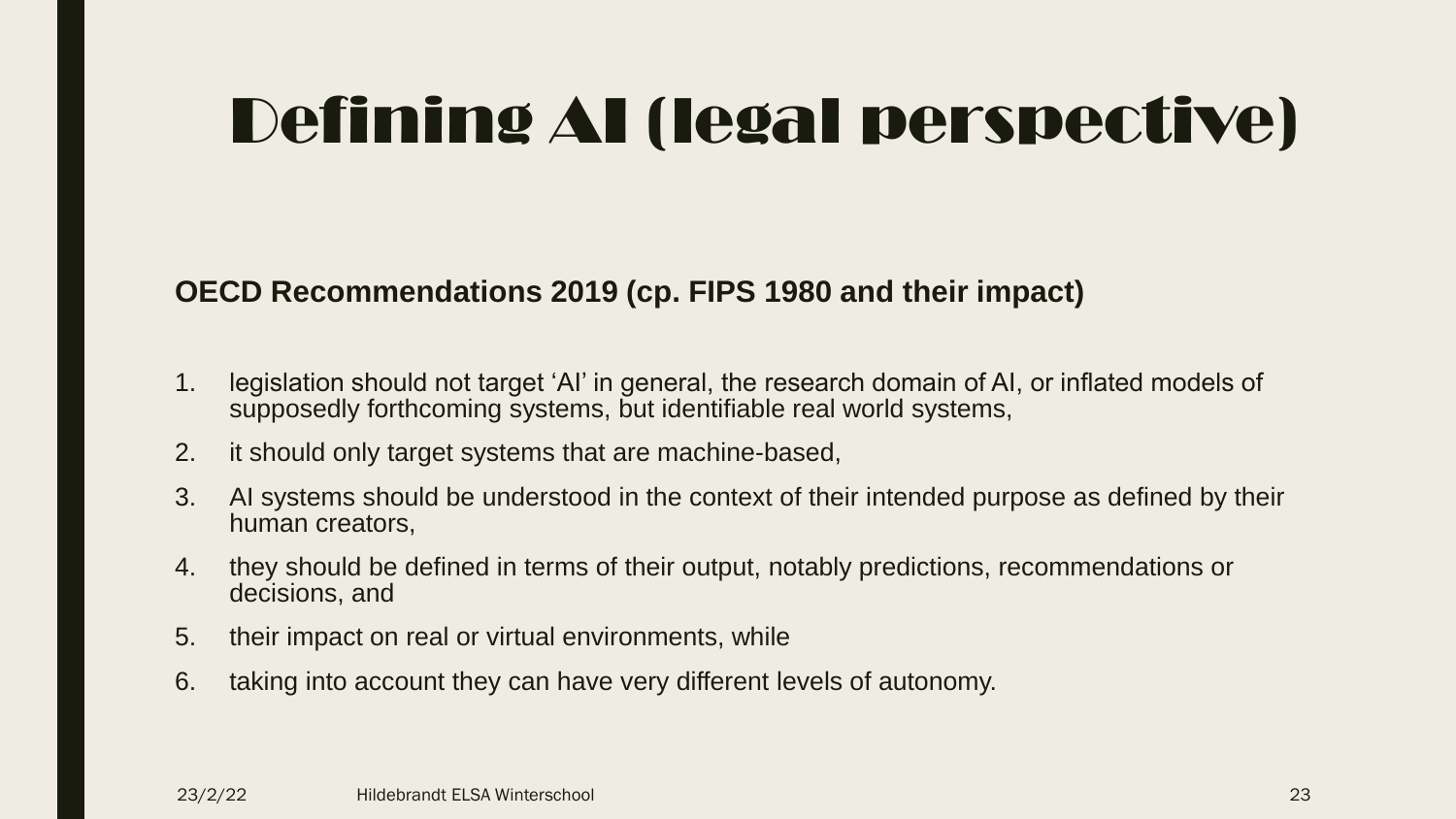### **Art. (3) of the US National AI Initiative Act of 2020**

- The term "artificial intelligence" means
	- *a machine-based system that can,*
	- *for a given set of human-defined objectives,*
	- *make predictions, recommendations or decisions*
	- *influencing real or virtual environments.*

Artificial intelligence systems use machine and human-based inputs to

- *A. perceive real and virtual environments;*
- *B. abstract such perceptions into models through analysis in an automated manner; and*
- *C. use model inference to formulate options for information or action.*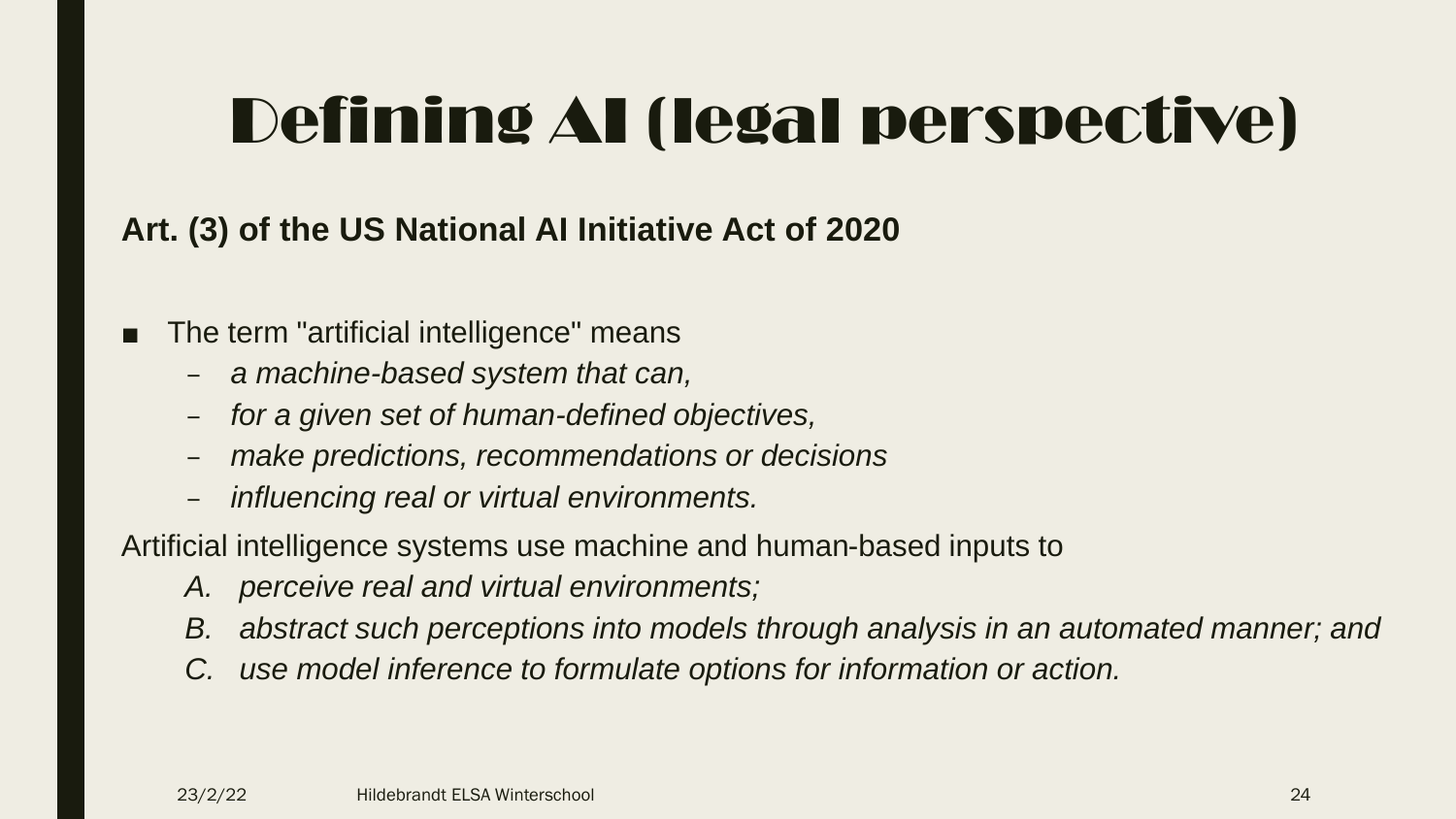#### **Art. 3(1) of the proposed EU AI Act:**

'artificial intelligence system' (AI system) means

- software that is developed
- with one or more of the techniques and approaches listed in Annex I and can,
- for a given set of human-defined objectives,
- generate outputs such as content, predictions, recommendations, or decisions
- influencing the environments they interact with;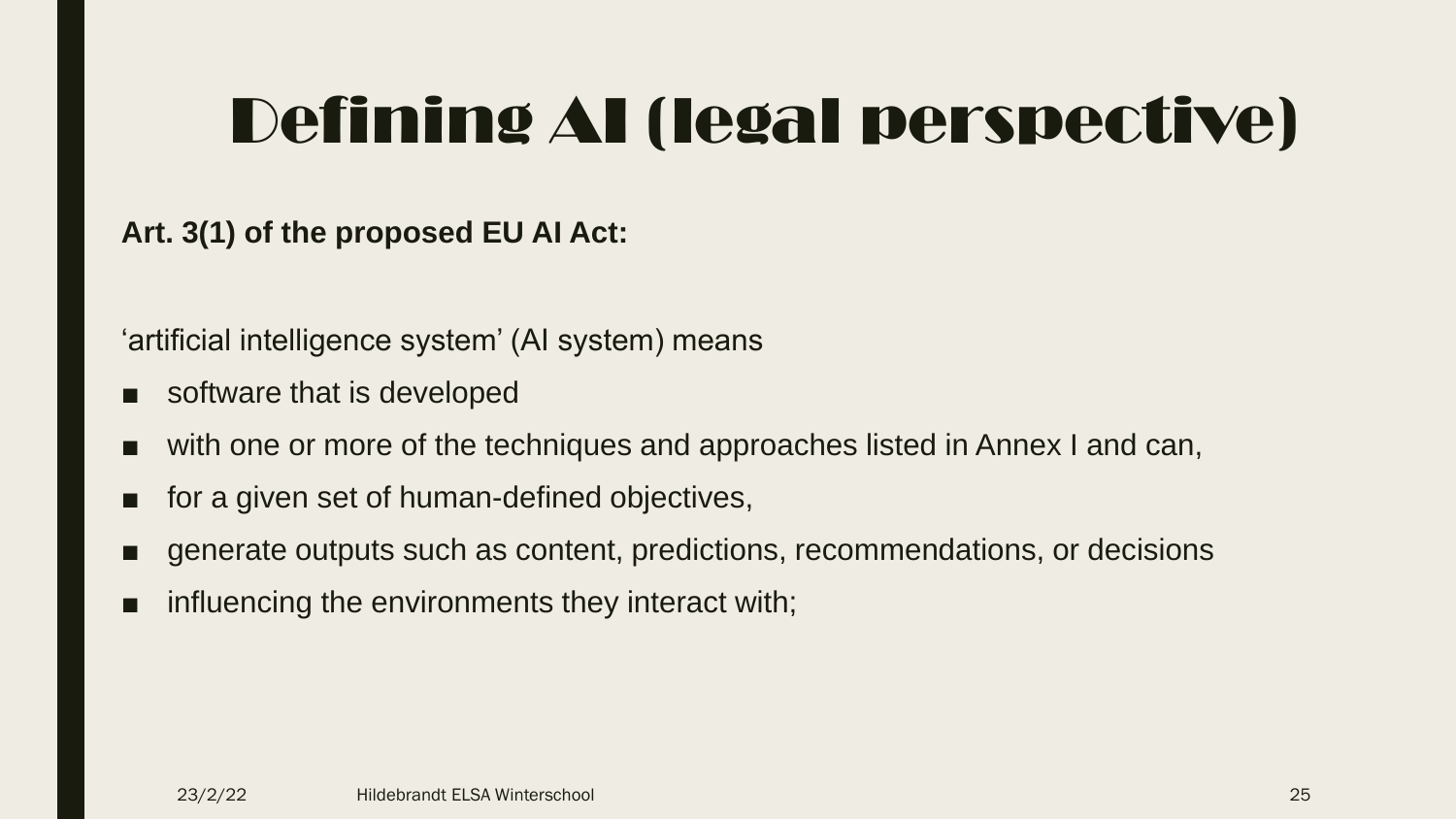**Art. 3(1) of the proposed EU AI Act (Council Amendment)**

'artificial intelligence system' (AI system) means

- a system
- i. that receives machine and/or human-based data and inputs,
- ii. infers how to achieve a given set of human-defined objectives using learning, reasoning or modelling implemented with the techniques and approaches listed in Annex I, and
- iii. generates outputs in the form of content (generative AI systems), predictions, recommendations or decisions, which influence the environments it interacts with;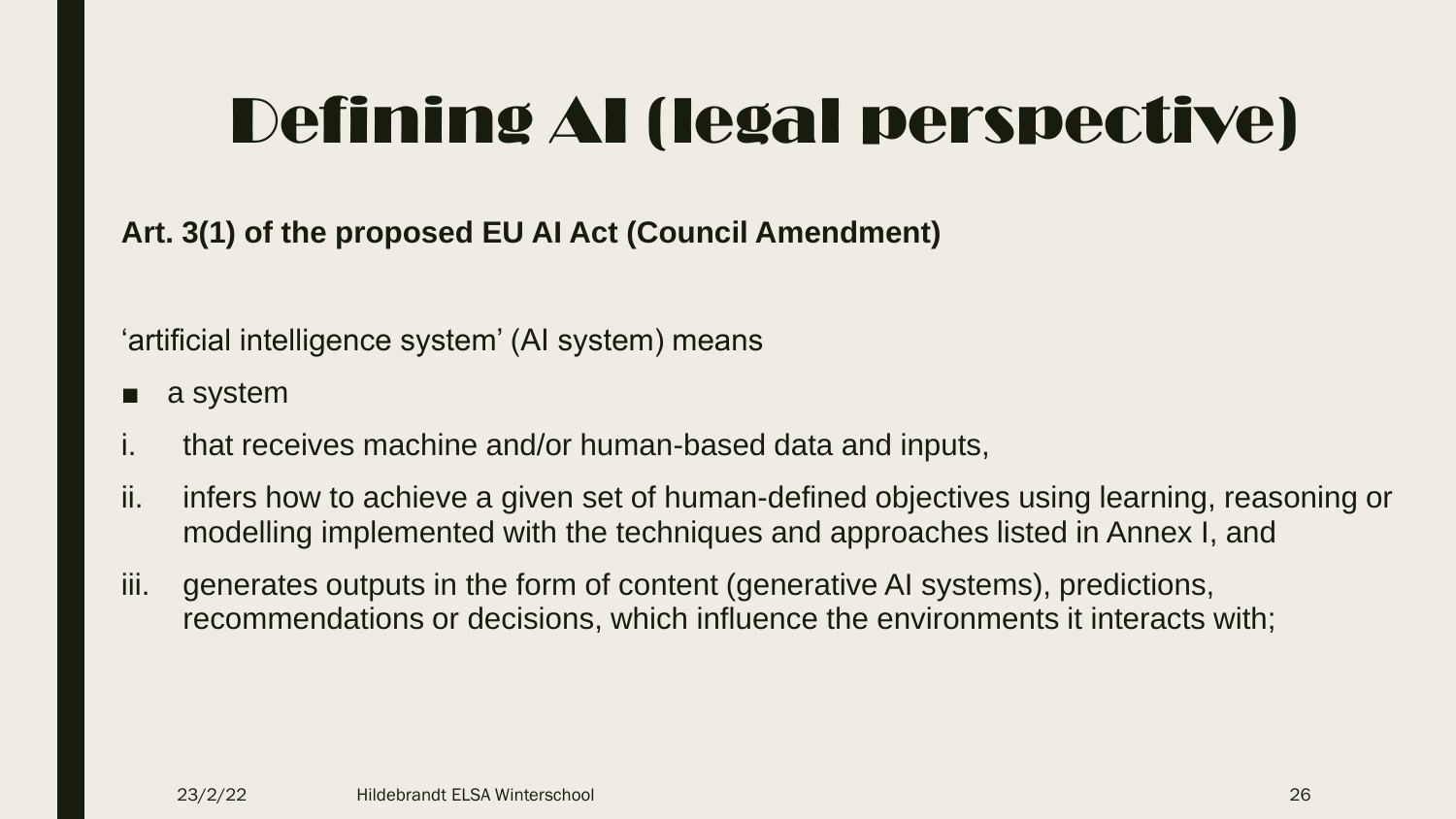#### **Annex I of the proposed EU AI Act:**

- a) Machine learning approaches, including supervised, unsupervised and reinforcement learning, using a wide variety of methods including deep learning;
- b) Logic- and knowledge-based approaches, including knowledge representation, inductive (logic) programming, knowledge bases, inference and deductive engines, (symbolic) reasoning and expert systems;
- c) Statistical approaches, Bayesian estimation, search and optimization methods.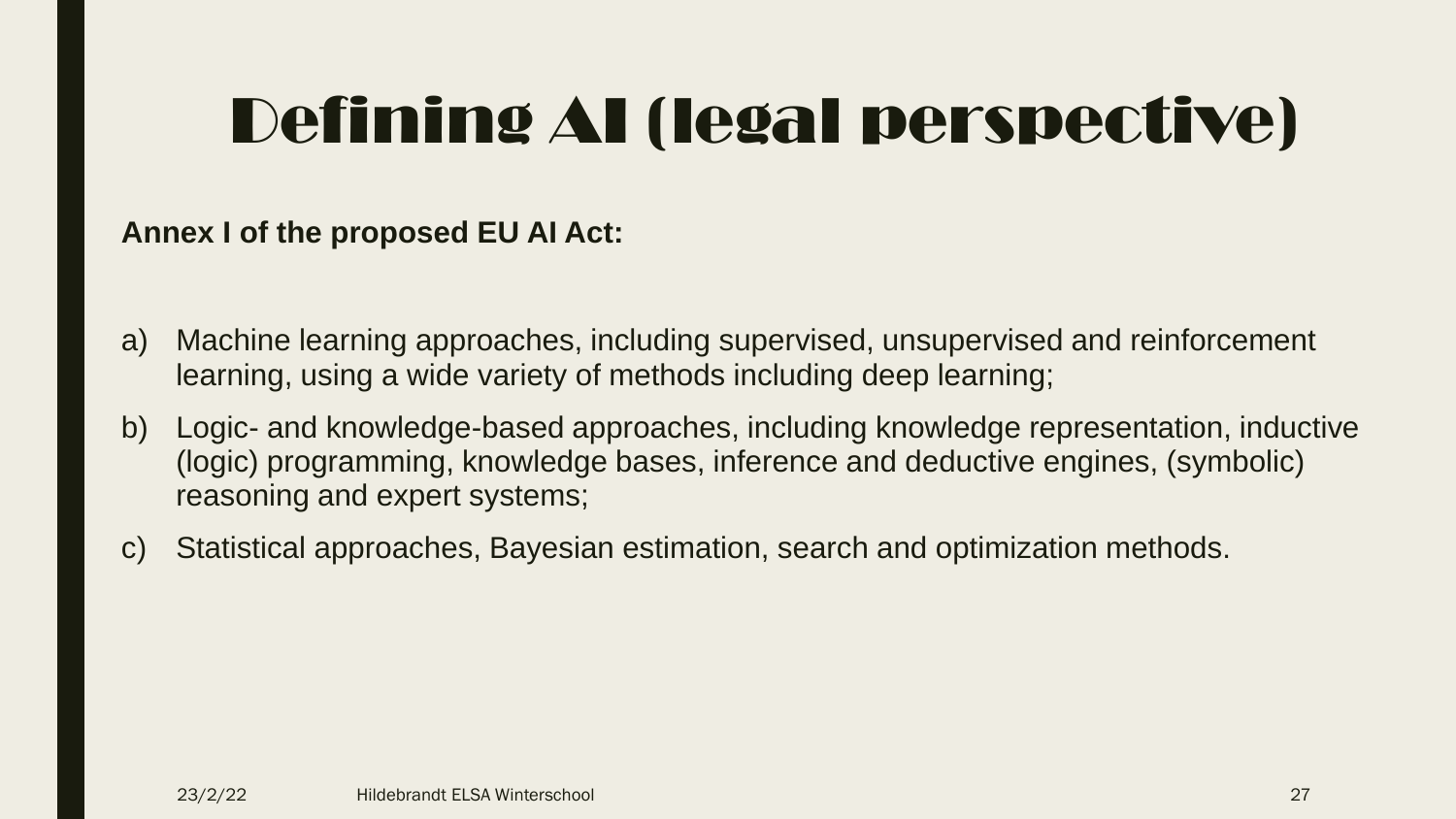### ■ In terms of techniques and approaches (US, EU)

- *Preventing both* 
	- Underinclusion: from software to system (future AI systems)
	- **Overinclusion: adding 'learning, reasoning and modelling' (ADM?)**
- **In terms of impact (OECD, US, EU)** 
	- *Preventing both*
		- **Threats to safety, health and fundamental rights of natural persons**
		- **Unnecessary limitations on 'innovation'**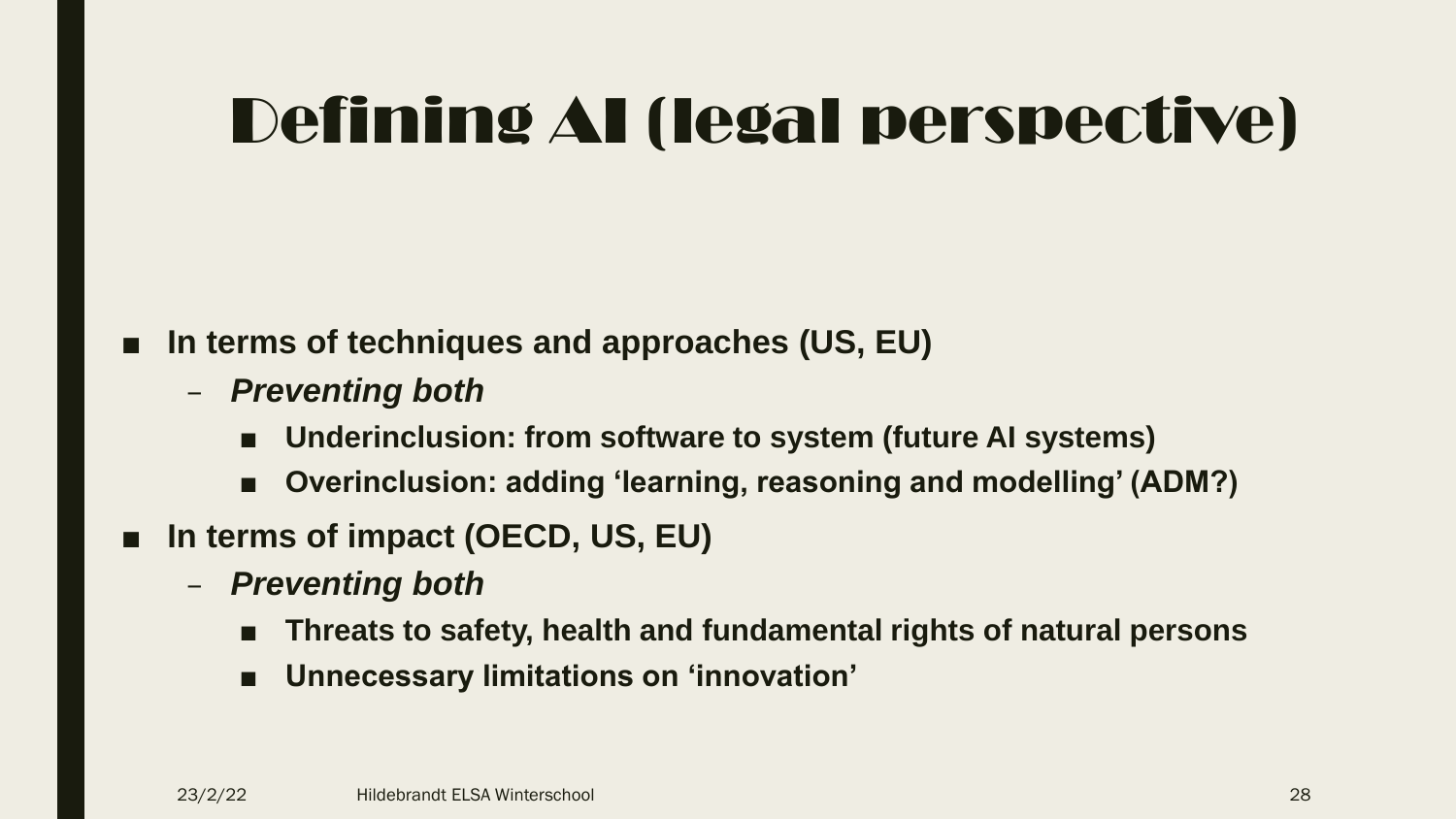## What's next

- What is AI?
	- *Defining AI from a CS perspective (levels of autonomy)*
	- *Defining AI from a legal perspective (impact or methodology)*
- How does the GDPR apply to AI systems?
	- *Goals and risk approach (DPbD and DPIA)*
	- *Prohibition of ADM systems (conditions and exceptions)*
- How does the proposed AI Act apply to AI systems?
	- *Goals and risk approach (safety, health, fundamental rights)*
	- *Obligations in case of high risk systems*
- AI Systems under the rule of law?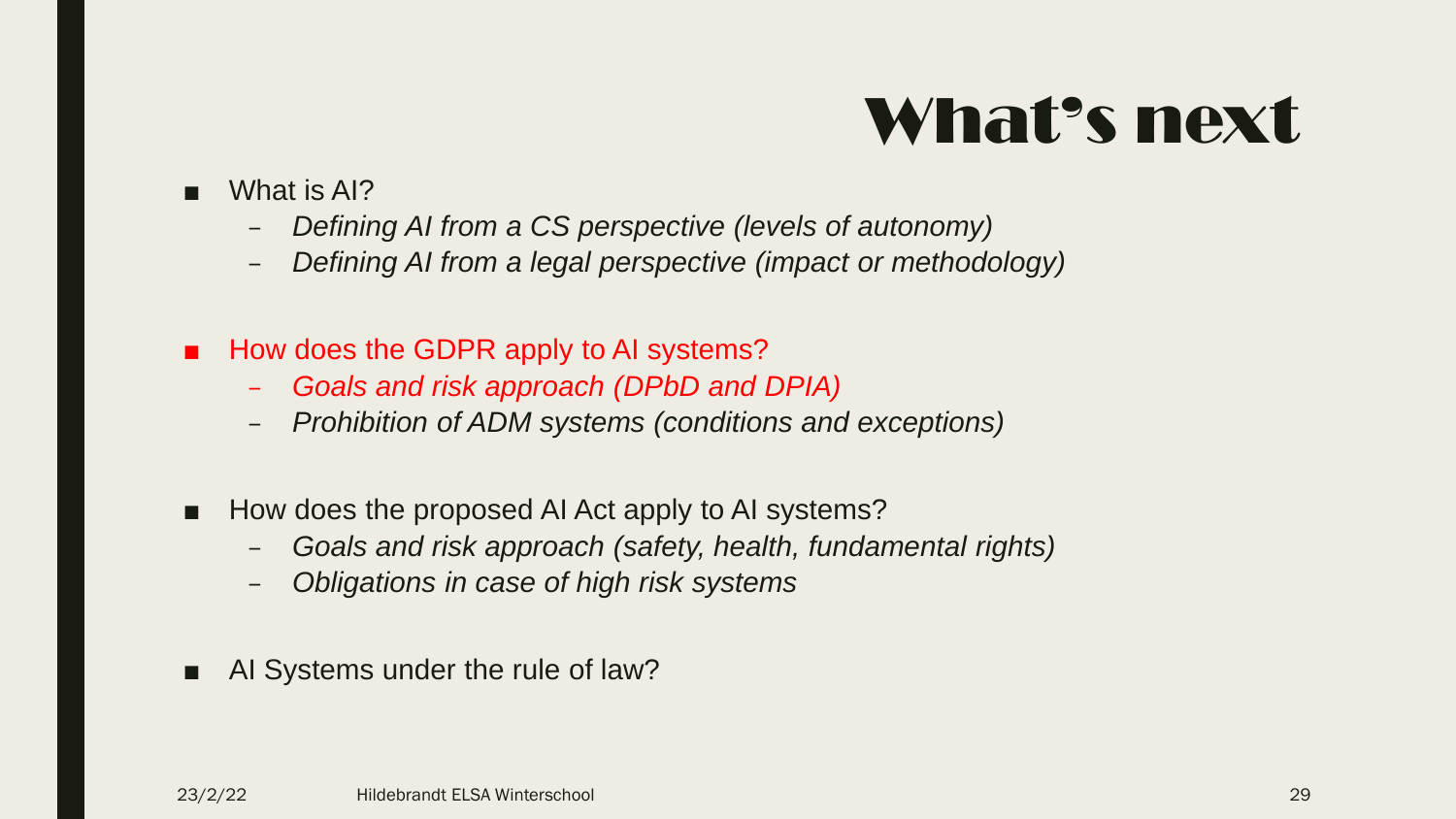## Processing of personal data (legal basis, principles and transparency)

- Legal basis: Consent, contract, legal obligation, vital interests, task in the general interest or exercise of official authority, legitimate interest
- Principles:
	- *Lawfulness, fairness and transparency*
	- *Purpose limitation*
	- *Data minimisation*
	- *Accuracy*
	- *Storage limitation*
	- *Integrity and confidentiality*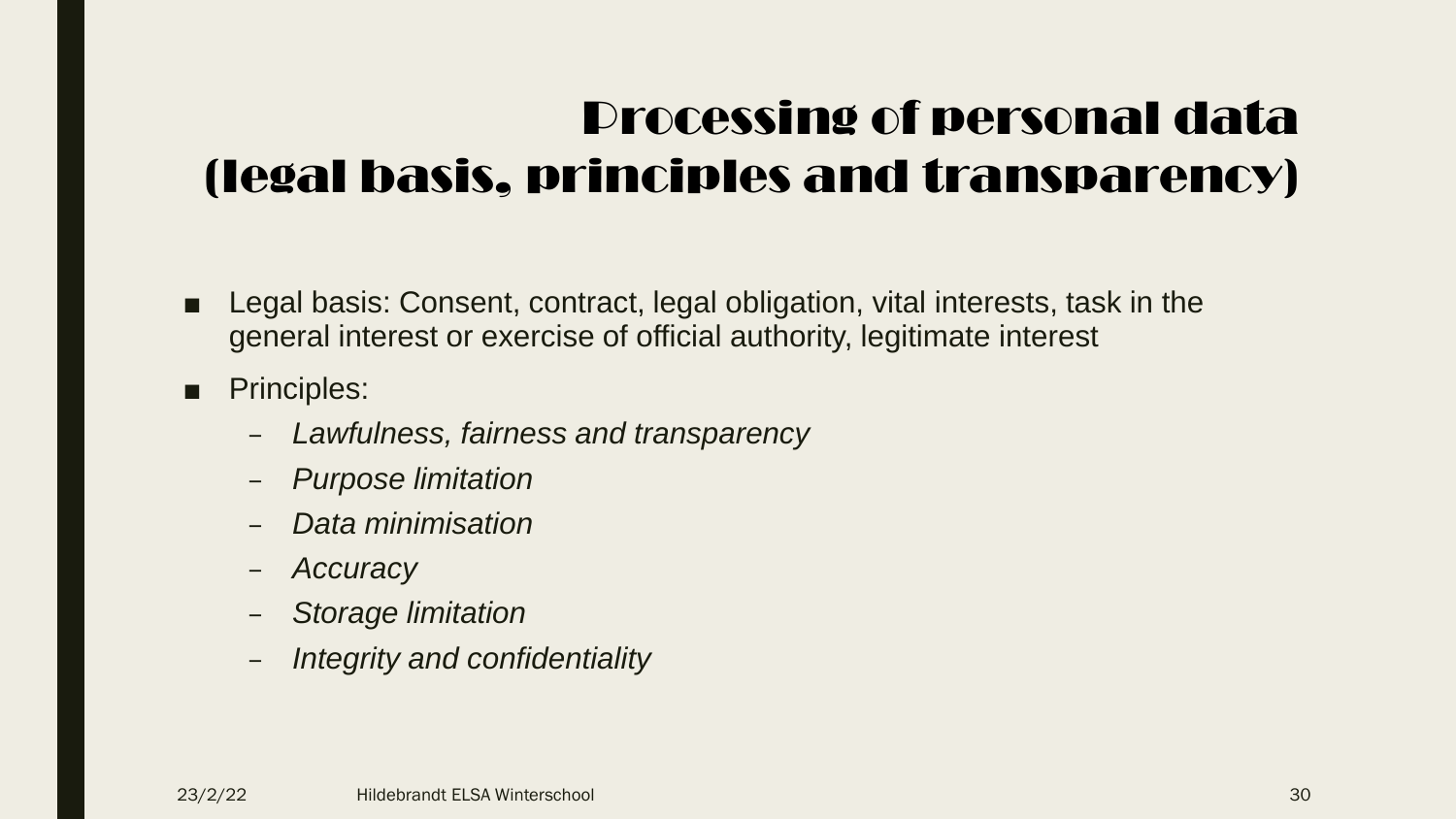**Art. 1 GDPR**

- 1. This Regulation lays down rules relating to the protection of natural persons with regard to the processing of personal data and rules relating to the free movement of personal data.
- 2. This Regulation protects fundamental rights and freedoms of natural persons and in particular their right to the protection of personal data.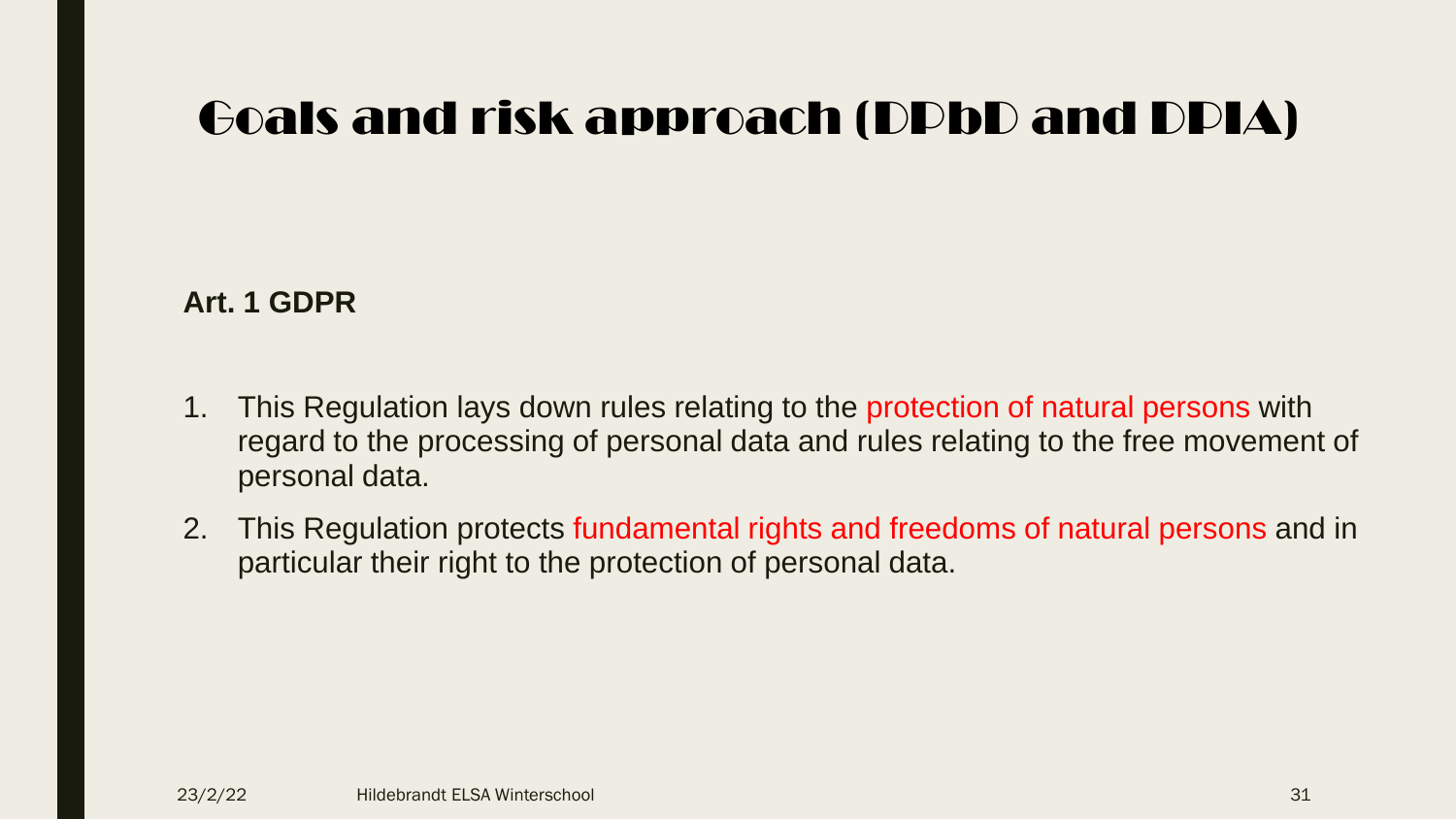#### **Art. 35 GDPR DPIA**

- 1. Where a type of processing in particular using new technologies
	- *and taking into account the nature, scope, context and purposes of the processing,*
	- *is likely to result in a high risk to the rights and freedoms of natural persons,*
	- *the controller shall, prior to the processing,*
	- *carry out an assessment of the impact of the envisaged processing operations on the protection of personal data.*

*(…)*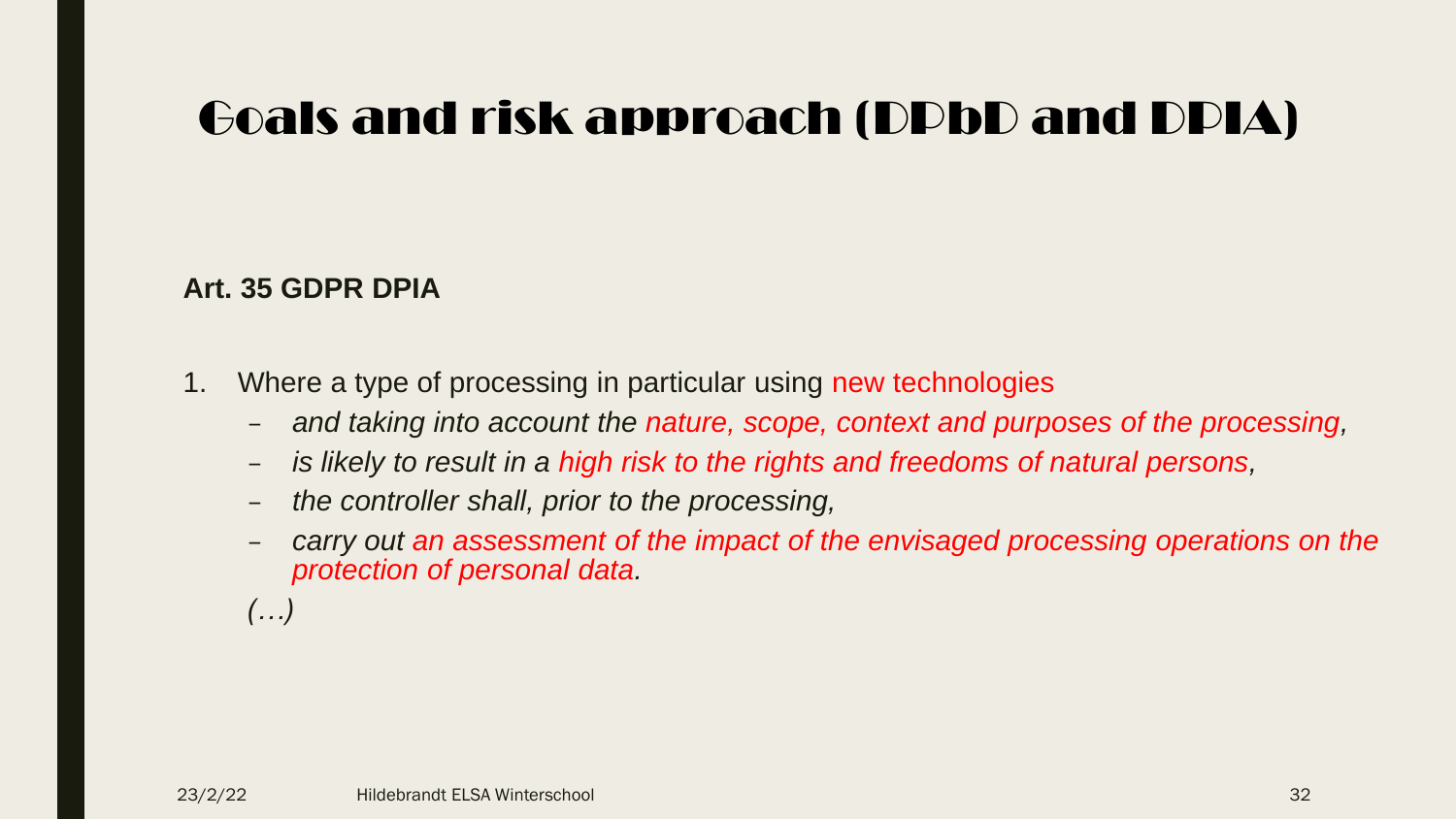#### **Art. 35 GDPR DPIA**

- 3. A data protection impact assessment referred to in paragraph 1 shall in particular be required in the case of:
- (a) a systematic and extensive evaluation of personal aspects relating to natural persons which is based on automated processing, including profiling, and on which decisions are based that produce legal effects concerning the natural person or similarly significantly affect the natural person;
- (b) processing on a large scale of special categories of data referred to in Article 9(1), or of personal data relating to criminal convictions and offences referred to in Article 10; or
- (c) a systematic monitoring of a publicly accessible area on a large scale.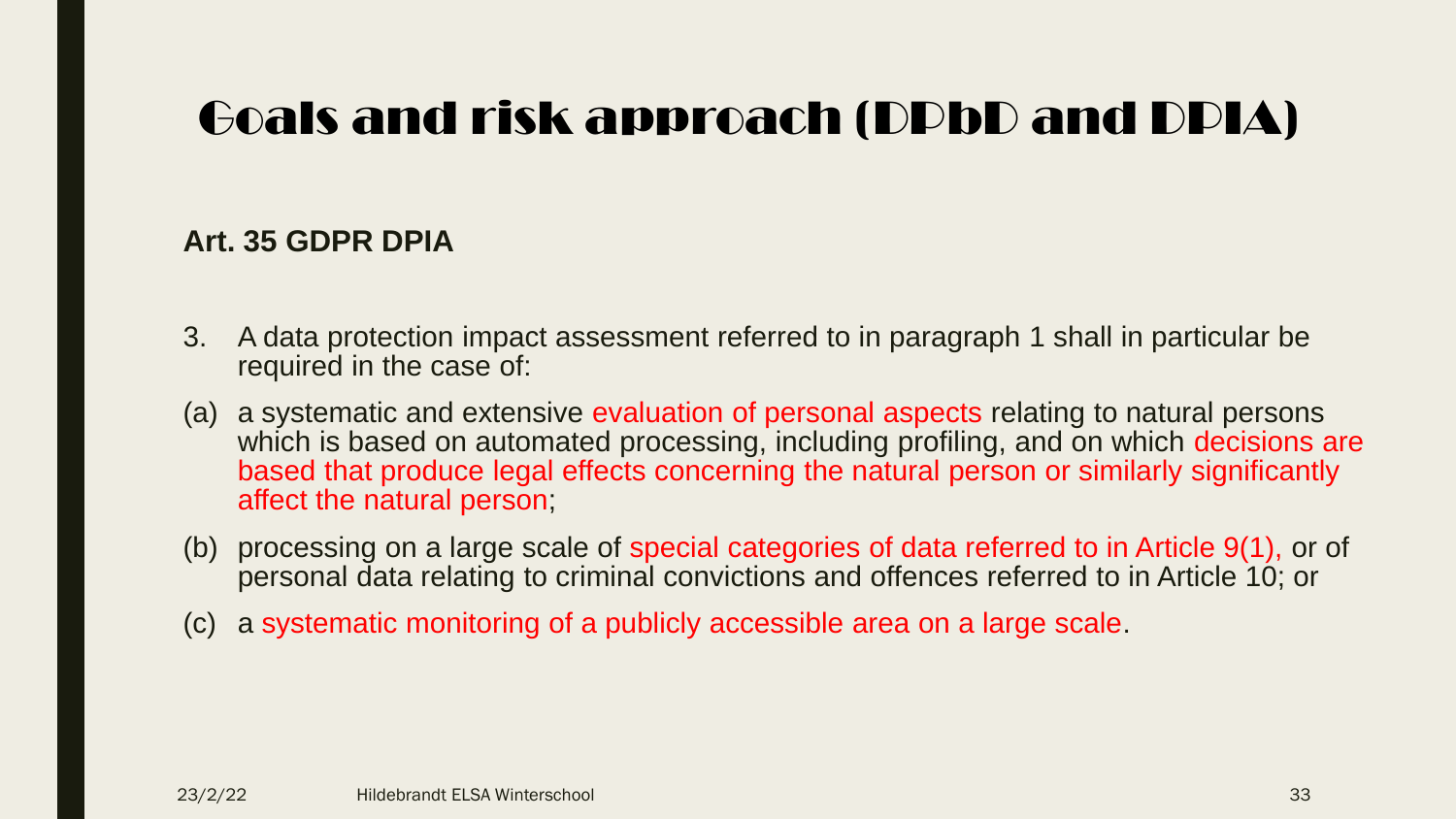#### **Art. 35 GDPR DPIA**

- 7. The assessment shall contain at least:
- a) a systematic description of the envisaged processing operations and the purposes of the processing, including, where applicable, the legitimate interest pursued by the controller;
- b) an assessment of the necessity and proportionality of the processing operations in relation to the purposes;
- c) an assessment of the risks to the rights and freedoms of data subjects referred to in paragraph 1; and
- d) the measures envisaged to address the risks, including safeguards, security measures and mechanisms to ensure the protection of personal data and to demonstrate compliance with this Regulation taking into account the rights and legitimate interests of data subjects and other persons concerned.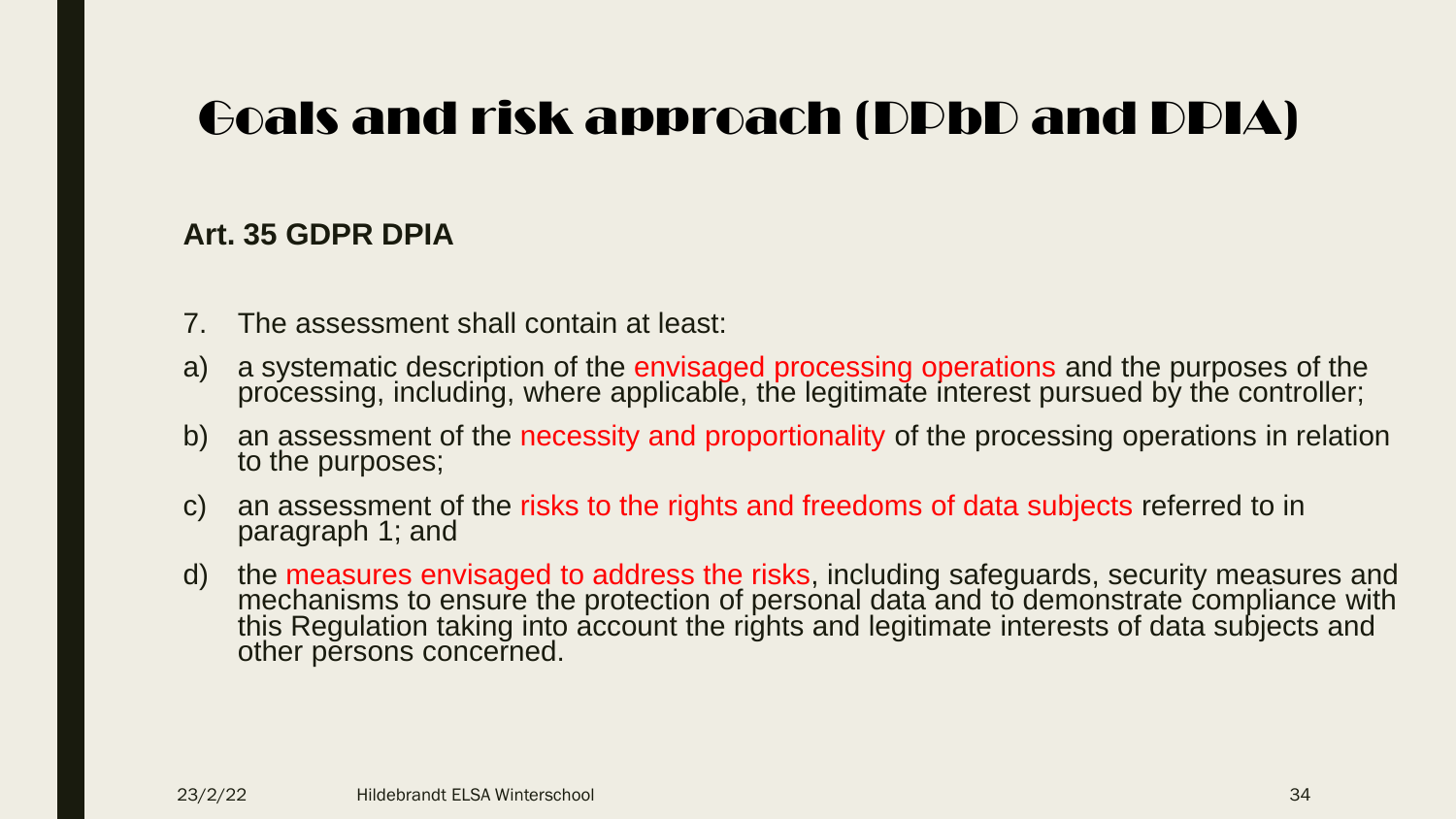#### **Art. 25 GDPR DPbDD**

- 1. Taking into account the state of the art, the cost of implementation and the nature, scope, context and purposes of processing
	- *as well as the risks of varying likelihood and severity for rights and freedoms of*  **natural persons** *posed by the processing,*
	- *the controller shall, both at the time of the determination of the means for processing and at the time of the processing itself,*
	- *implement appropriate technical and organisational measures,*
	- *such as pseudonymisation,*
	- *which are designed to implement data-protection principles, such as data minimisation,*
	- *in an effective manner and to integrate the necessary safeguards into the processing*  in order to meet the requirements of this Regulation and protect the rights of data *subjects.*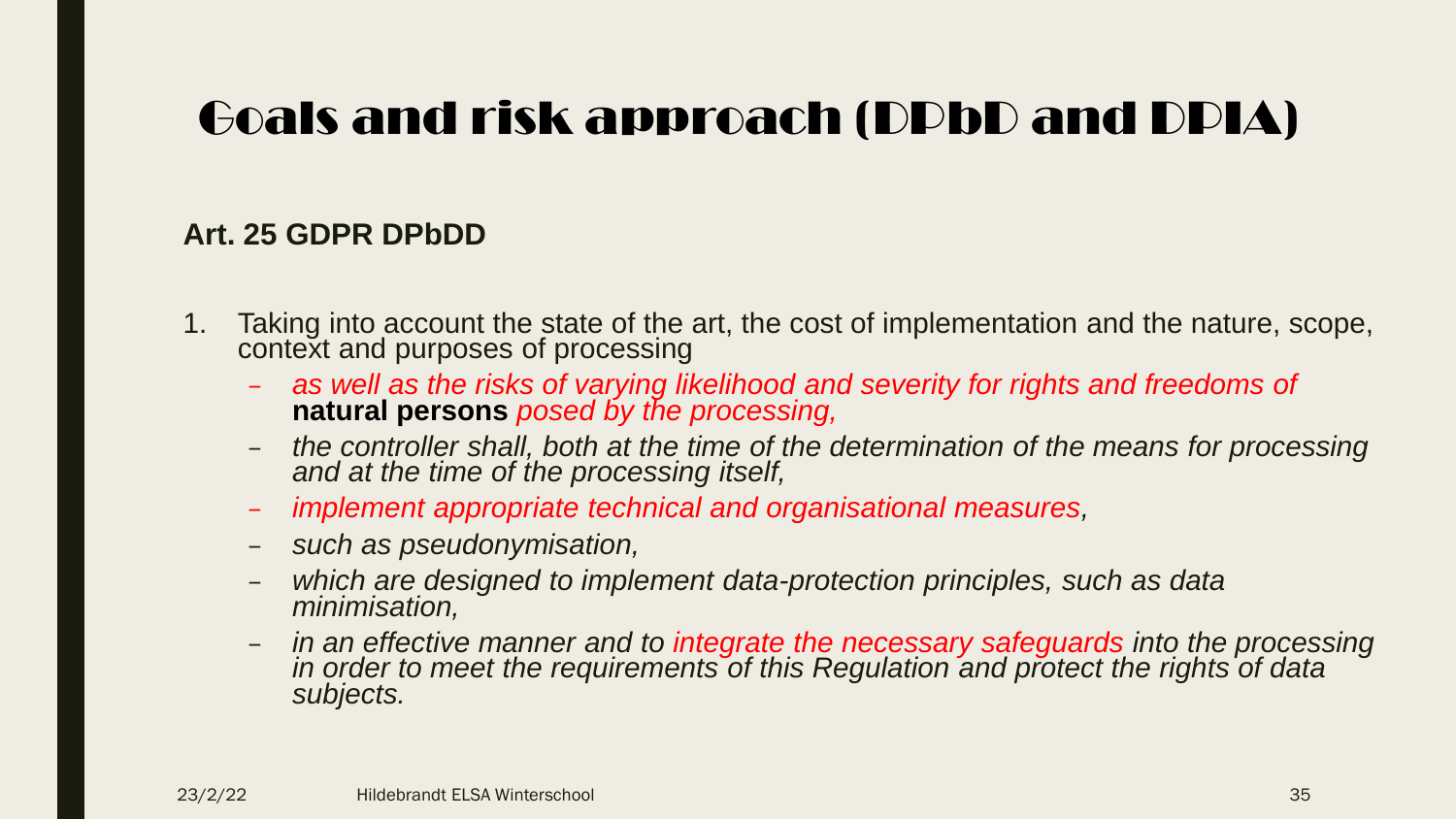#### **Art. 25 GDPR DPbDD**

- 2. The controller shall implement
	- *appropriate technical and organisational measures for ensuring that, by default,*
	- *only personal data which are necessary for each specific purpose of the processing*
	- *are processed.*

*That obligation applies to the amount of personal data collected, the extent of their processing, the period of their storage and their accessibility.* 

*In particular, such measures shall ensure that by default personal data are not made accessible without the individual's intervention to an indefinite number of natural persons.*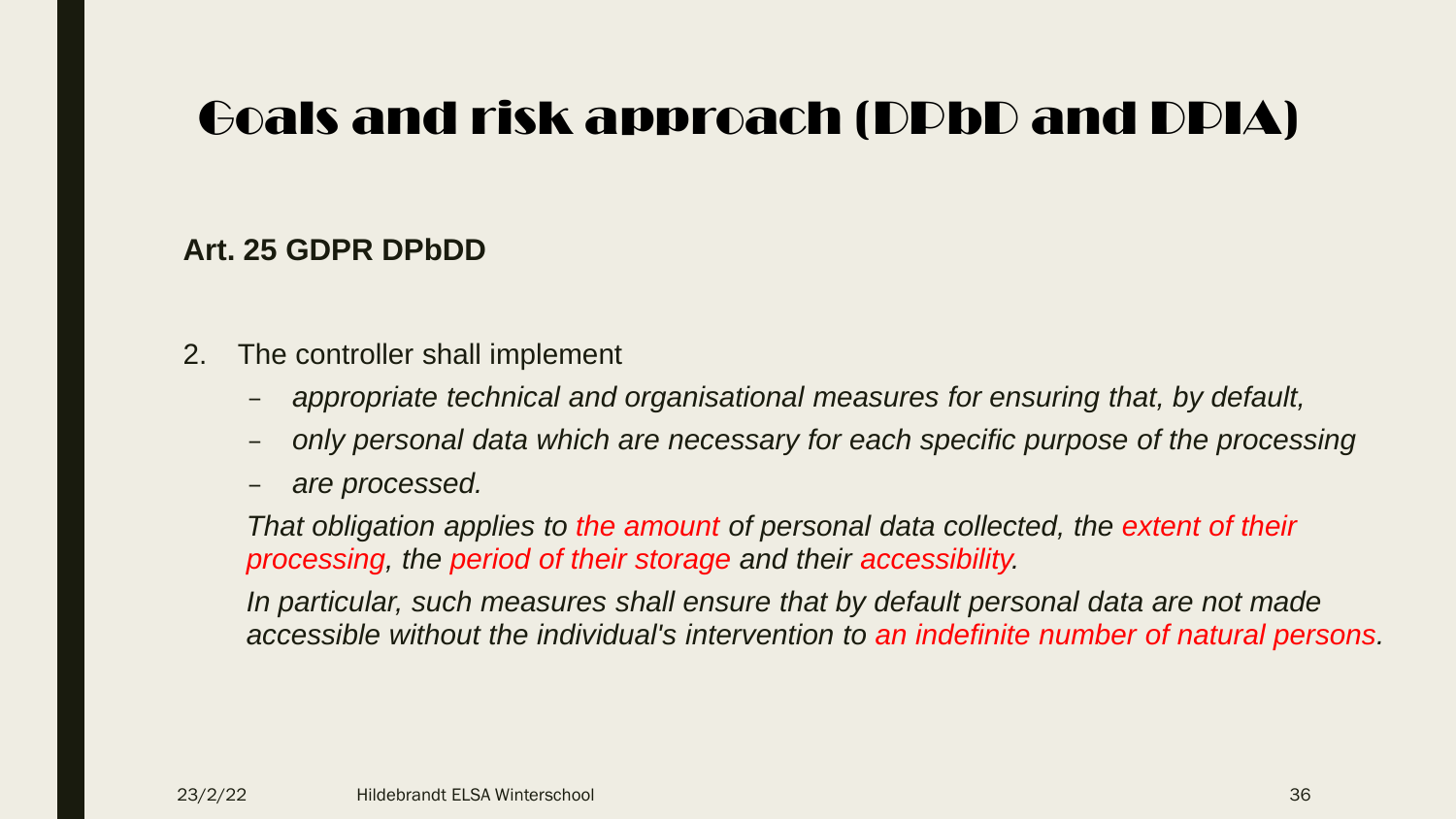## What's next

- What is AI?
	- *Defining AI from a CS perspective (levels of autonomy)*
	- *Defining AI from a legal perspective (impact or methodology)*
- How does the GDPR apply to AI systems?
	- *Goals and risk approach (DPbD and DPIA)*
	- *Prohibition of ADM systems (conditions and exceptions)*
- How does the proposed AI Act apply to AI systems?
	- *Goals and risk approach (safety, health, fundamental rights)*
	- *Obligations in case of high risk systems*
- AI Systems under the rule of law?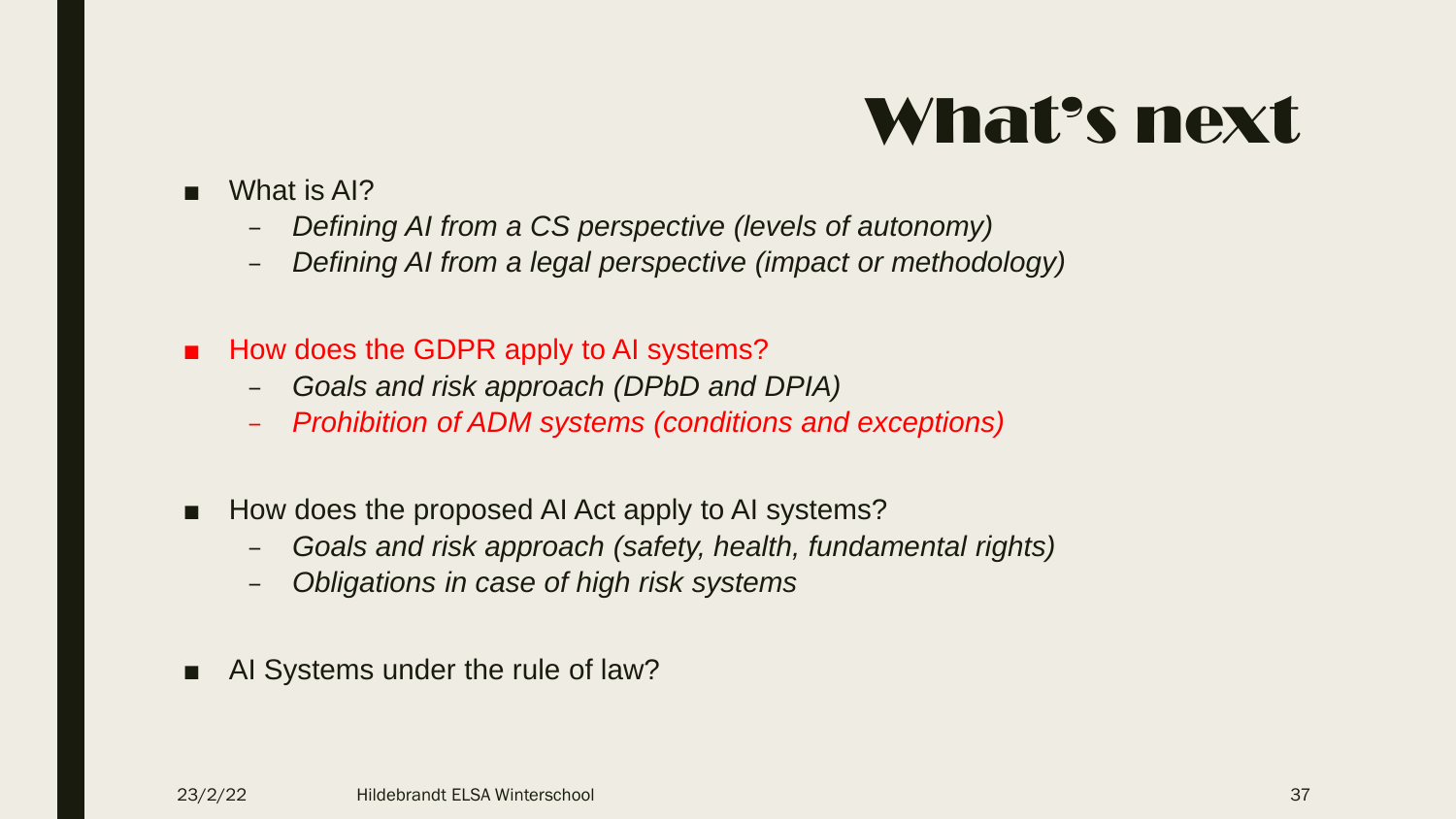- 1. The data subject shall have the right
	- *not to be subject to*
	- *a decision*
	- *based solely on automated processing, including profiling,*
	- *which produces legal effects concerning him or her or similarly significantly affects him or her.*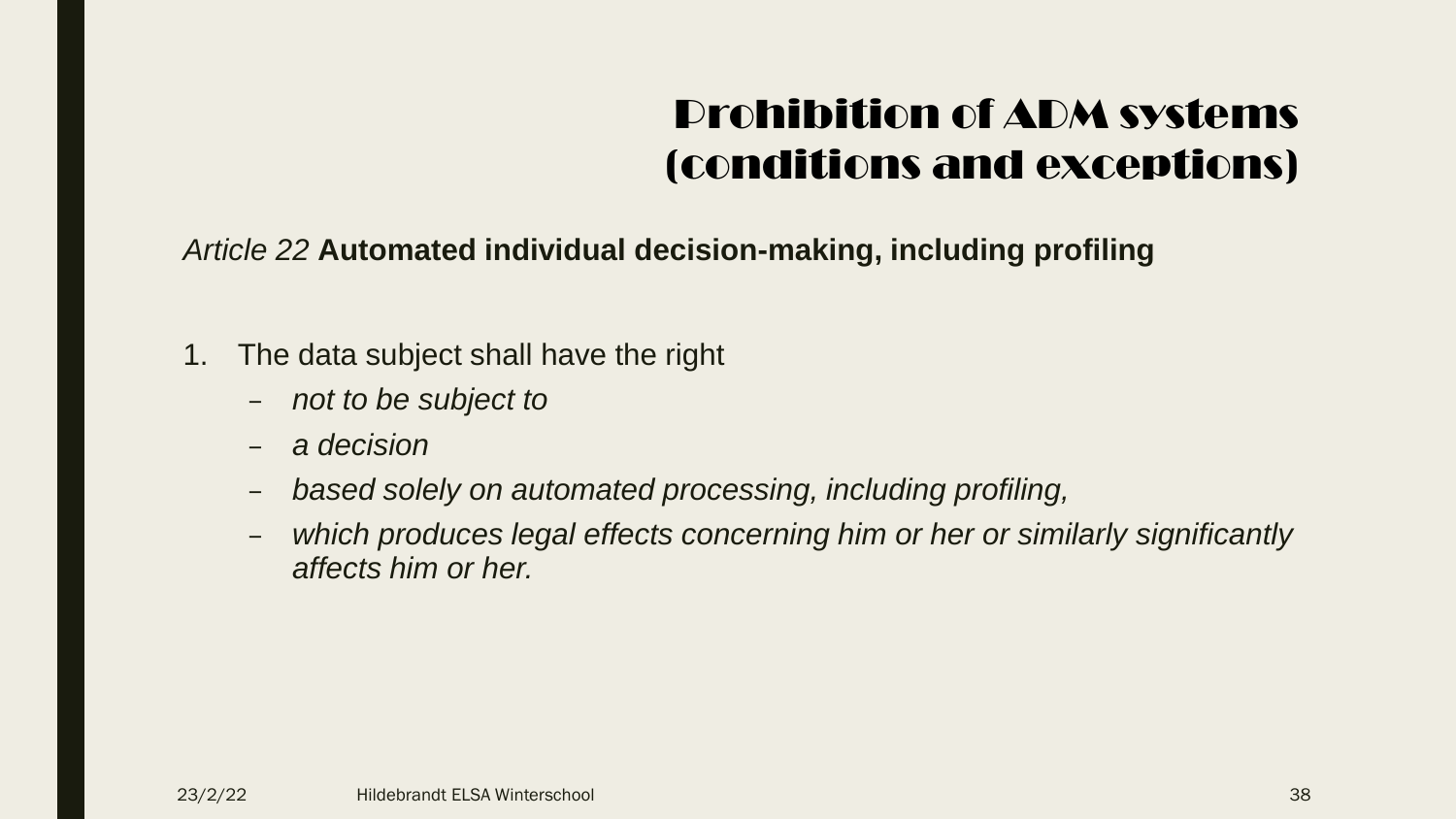- 2. Paragraph 1 shall not apply if the decision:
	- *a) is necessary for entering into, or performance of, a contract between the data subject and a data controller;*
	- *b) is authorised by Union or Member State law to which the controller is subject and which also lays down suitable measures to safeguard the data subject's rights and freedoms and legitimate interests; or*
	- *c) is based on the data subject's explicit consent.*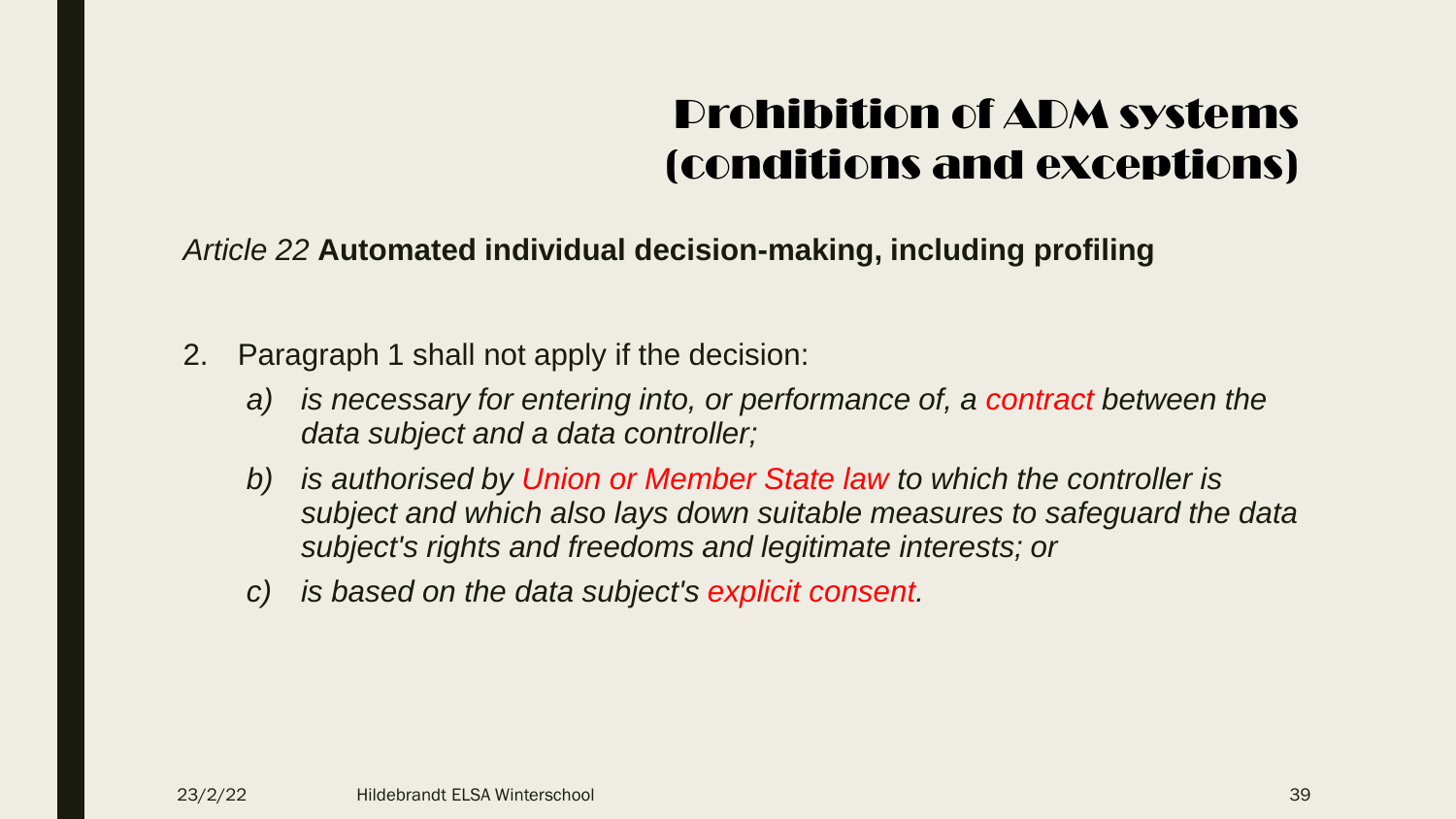- 3. In the cases referred to in points (a) and (c) of paragraph 2,
	- *the data controller shall implement*
	- *suitable measures to safeguard the data subject's rights and freedoms and legitimate interests,*
	- *at least the right* 
		- to obtain human intervention on the part of the controller,
		- to express his or her point of view and
		- to contest the decision.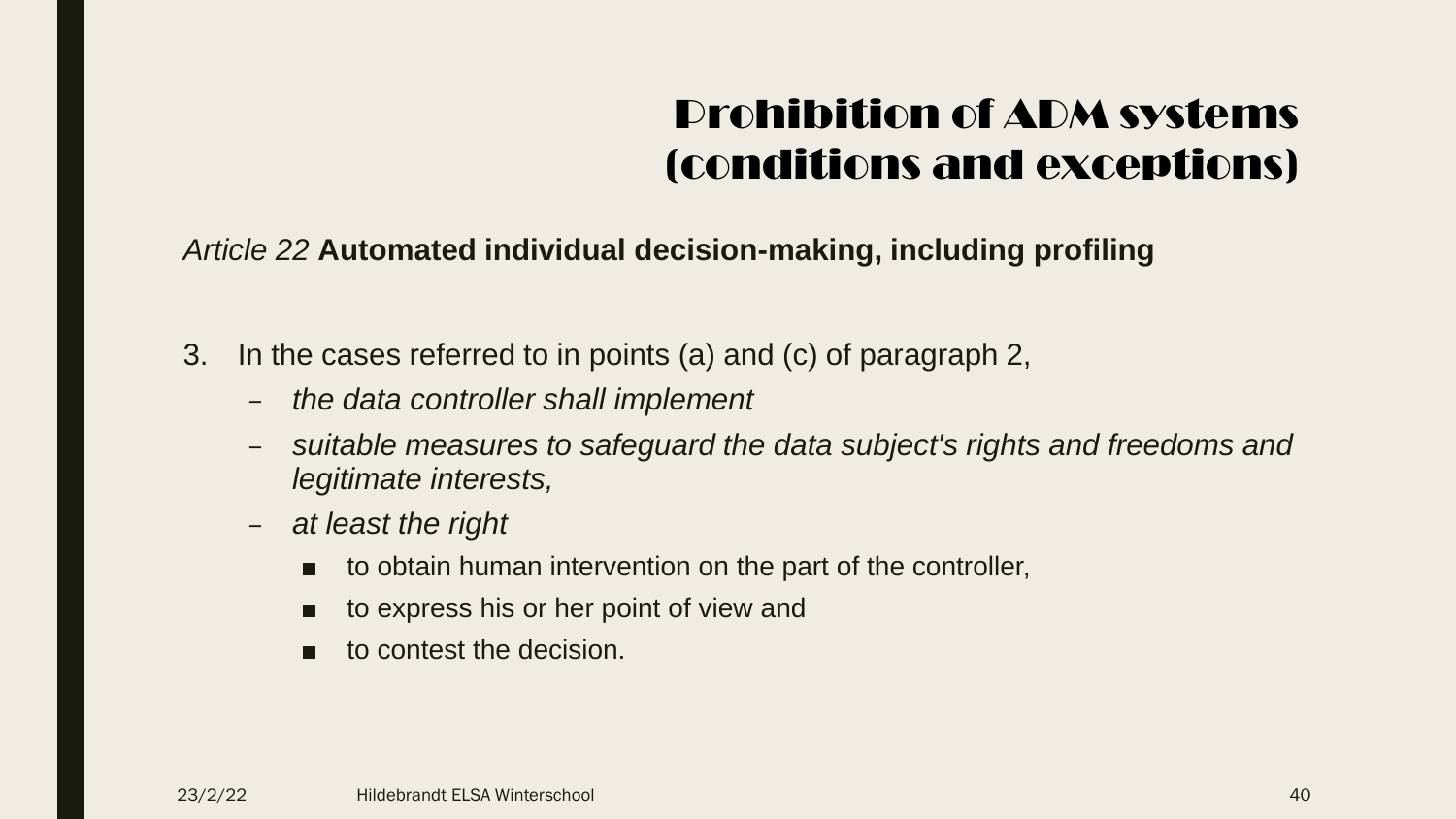- 4. Decisions referred to in paragraph 2 shall not be based on special categories of personal data referred to in Article 9(1),
	- *unless point (a) or (g) of Article 9(2) applies and*
	- *suitable measures to safeguard the data subject's rights and freedoms and legitimate interests are in place.*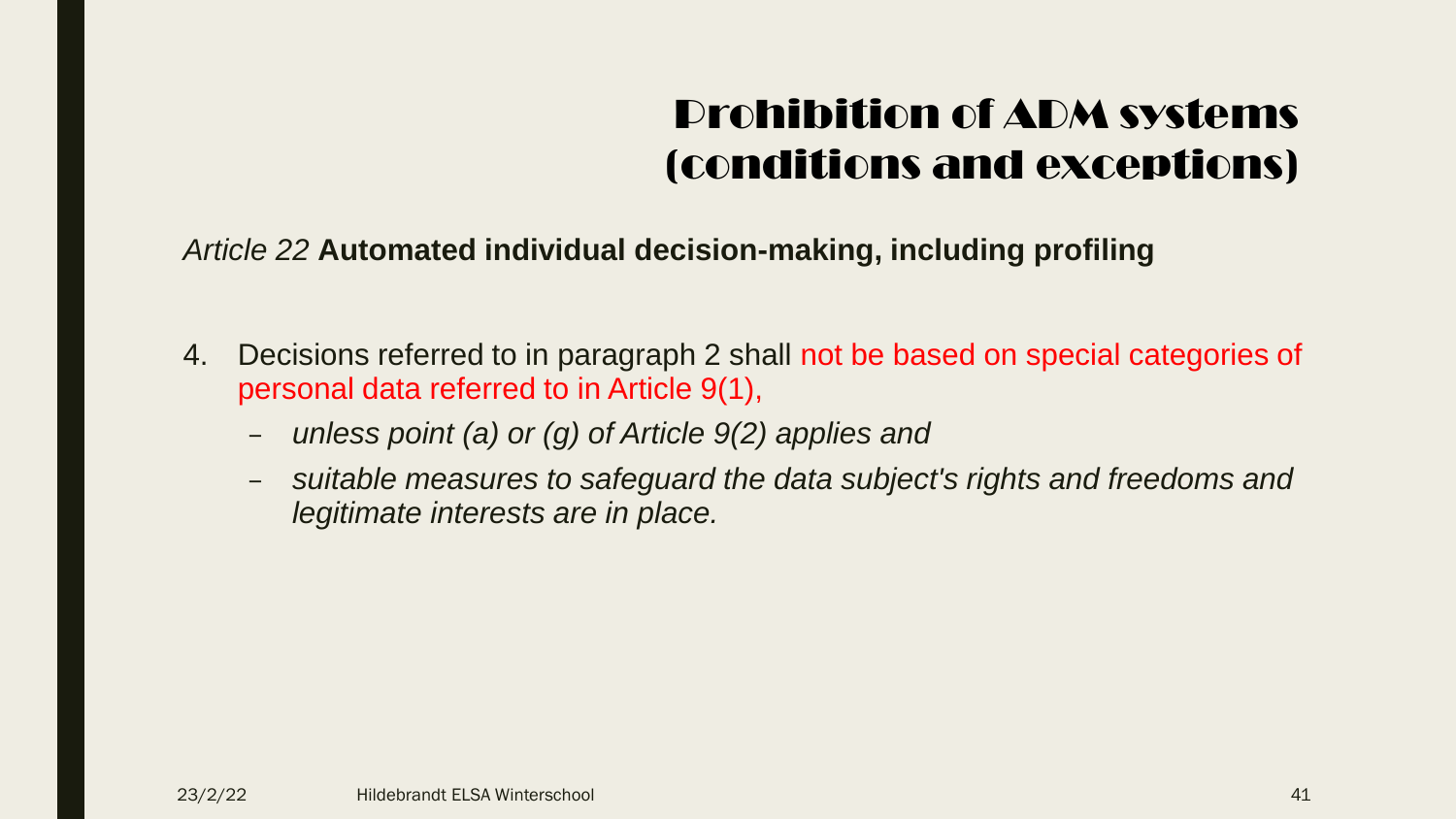# Goals and Risks?

- Goal of the GDPR:
	- *Harmonisations of the protection of fundamental rights and freedoms*
	- *To take away obstructions for free movement of personal data*
- Risks to fundamental rights and freedoms in the GDPR:
	- *Risk of infringements or risk of violation?*
	- *DPIA and DPbDD is risk management or precaution?*
	- *Risk management is extra duty, does not rule out liability*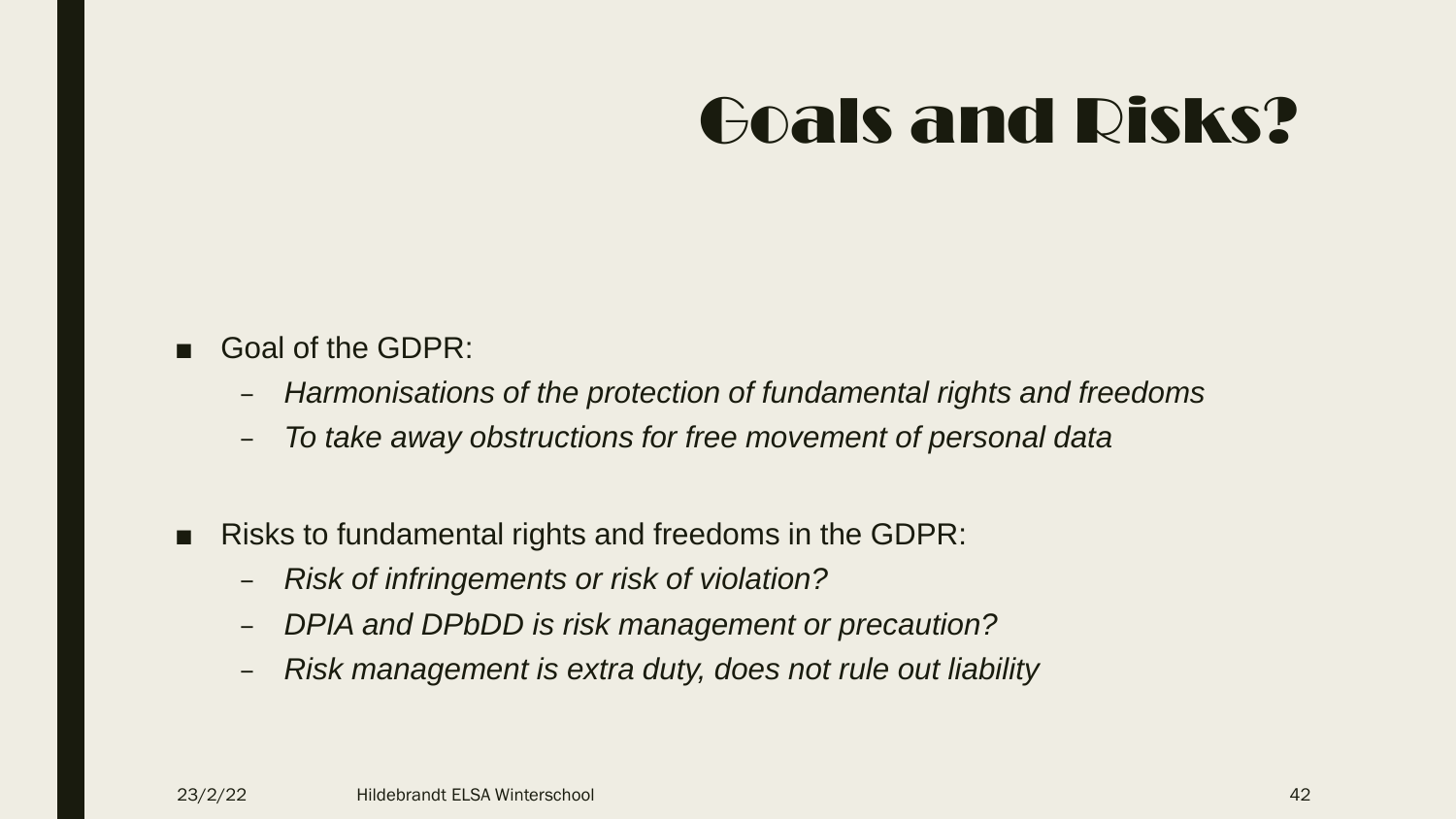## What's next

- What is AI?
	- *Defining AI from a CS perspective (levels of autonomy)*
	- *Defining AI from a legal perspective (impact or methodology)*
- How does the GDPR apply to AI systems?
	- *Goals and risk approach (DPbD and DPIA)*
	- *Prohibition of ADM systems (conditions and exceptions)*
- How does the proposed AI Act apply to AI systems?
	- *Goals and risk approach (safety, health, fundamental rights)*
	- *Obligations in case of high risk systems*
- AI Systems under the rule of law?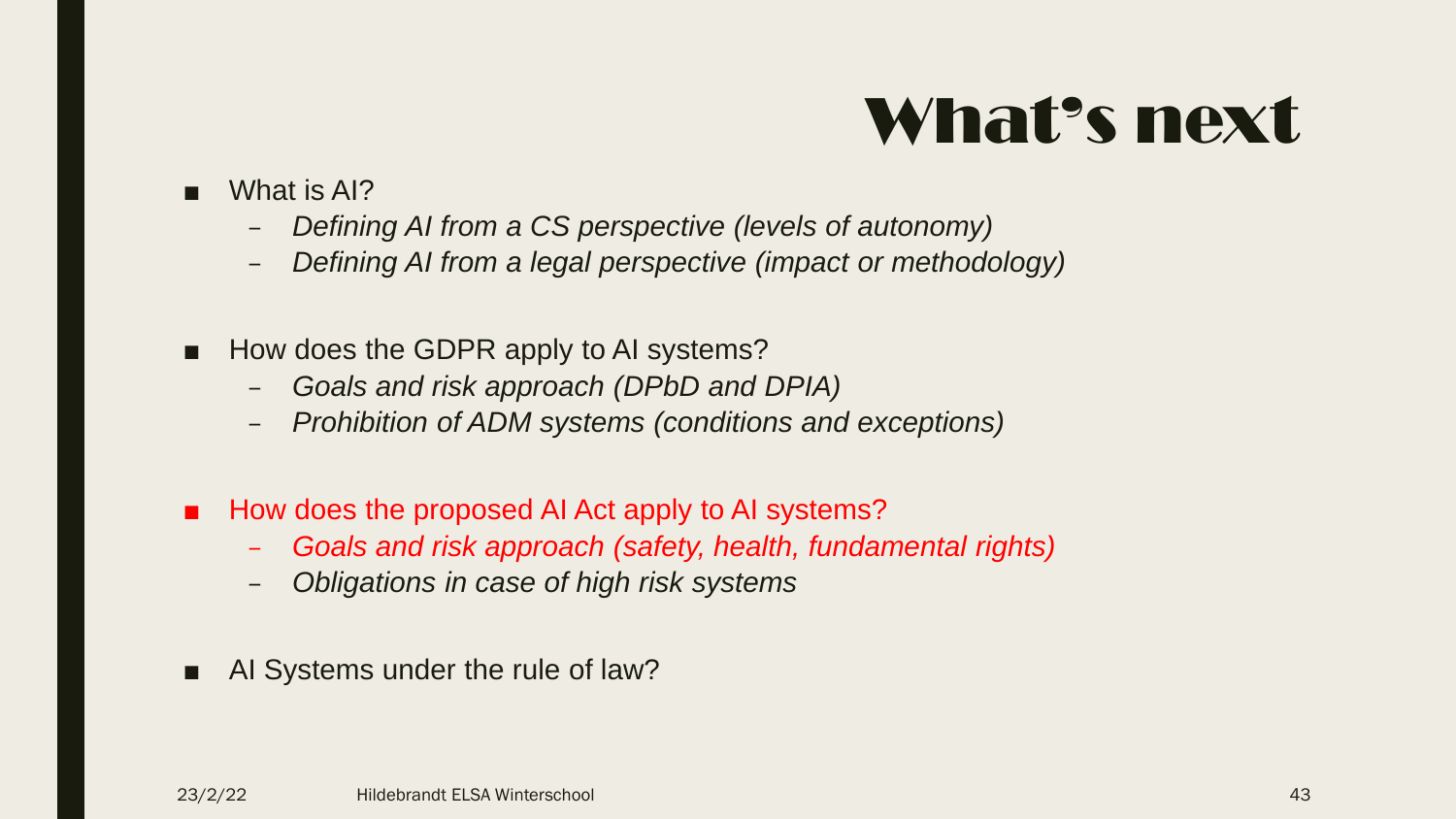### Goals and risk approach (safety, health, fundamental rights)

The Commission puts forward the proposed regulatory framework on Artificial Intelligence with the following **specific objectives**:

- *ensure that AI systems placed on the Union market and used are safe and respect existing law on fundamental rights and Union values;*
- *ensure legal certainty to facilitate investment and innovation in AI;*
- *enhance governance and effective enforcement of existing law on fundamental rights and safety requirements applicable to AI systems;*
- *facilitate the development of a single market for lawful, safe and trustworthy AI applications and prevent market fragmentation.*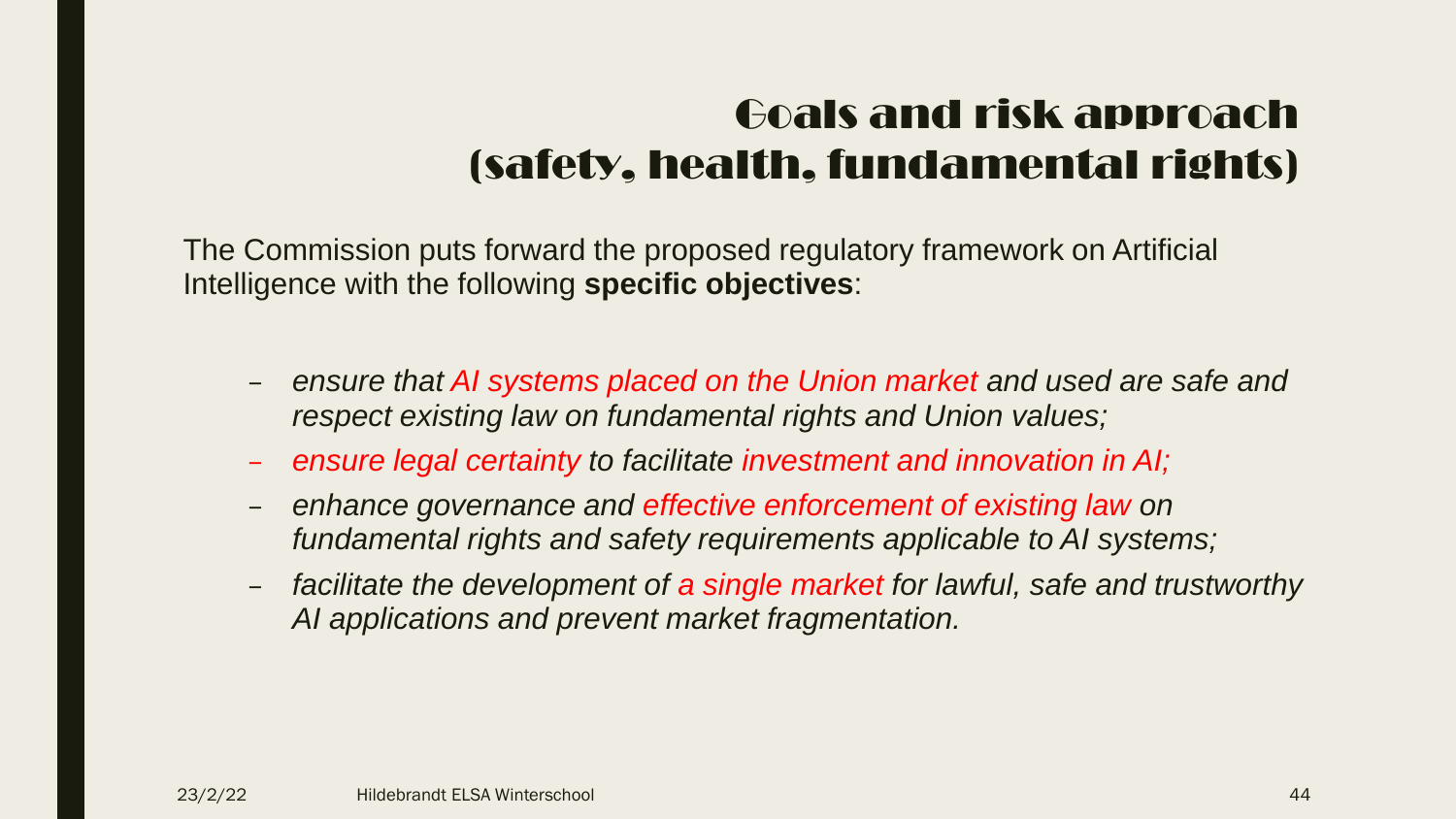### Goals and risk approach (safety, health, fundamental rights)

### Roles:

- Most of the obligations are on the provider:
	- *Whoever first makes available on the market or puts into service an AI system under their own name or brand (in the course of a commercial activity)*
- Rather than on the user (deployer) of the system
	- *Using an AI system under their authority (deployment)*
	- *In the GDPR this 'user' would most often be the data controller*
- The AIA or AIR opts for upstream accountability, though it does not directly address developers, unless they are also the provider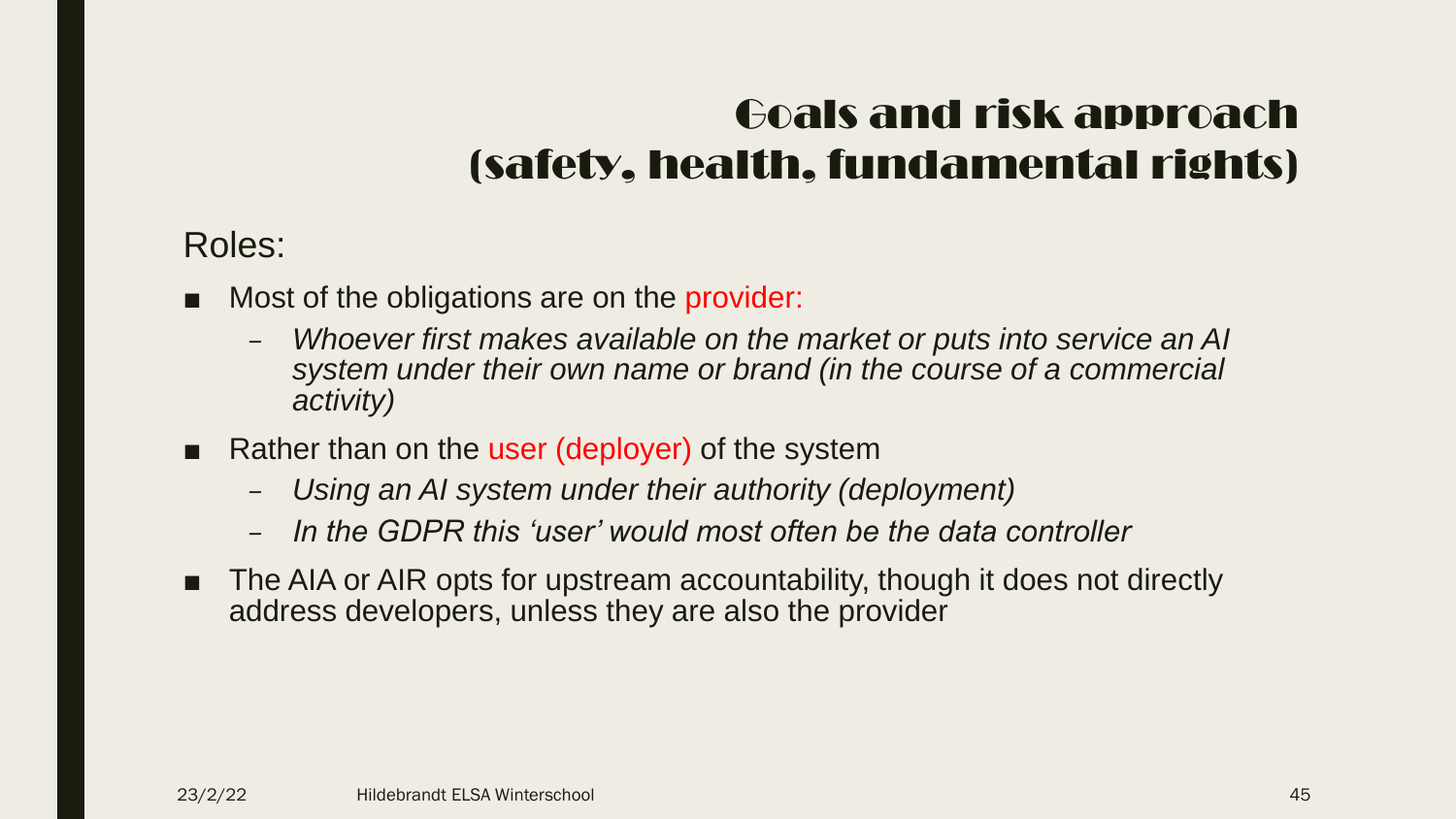### Goals and risk approach (safety, health, fundamental rights)

Horizontal EU legislation that takes a proportionate risk approach:

Art. 5: prohibited AI practices

- *Manipulation, exploitation, social scoring*
- *Use of real-time remote biometric ID systems by law enforcement*

Art. 8-17: dedicated requirements for AI systems qualified as high risk (mostly providers):

- *Annex II: robotics, aircraft, medical devices (risk to safety and health)*
- *Annex III: biometric systems, specific contexts (risk to FRs)*
- Art. 52: transparency requirements for certain AI systems:
	- *AI systems that interact with natural persons (providers)*
	- *Emotion recognition and biometric categorisation systems (users)*
	- *Deep fake systems (users)*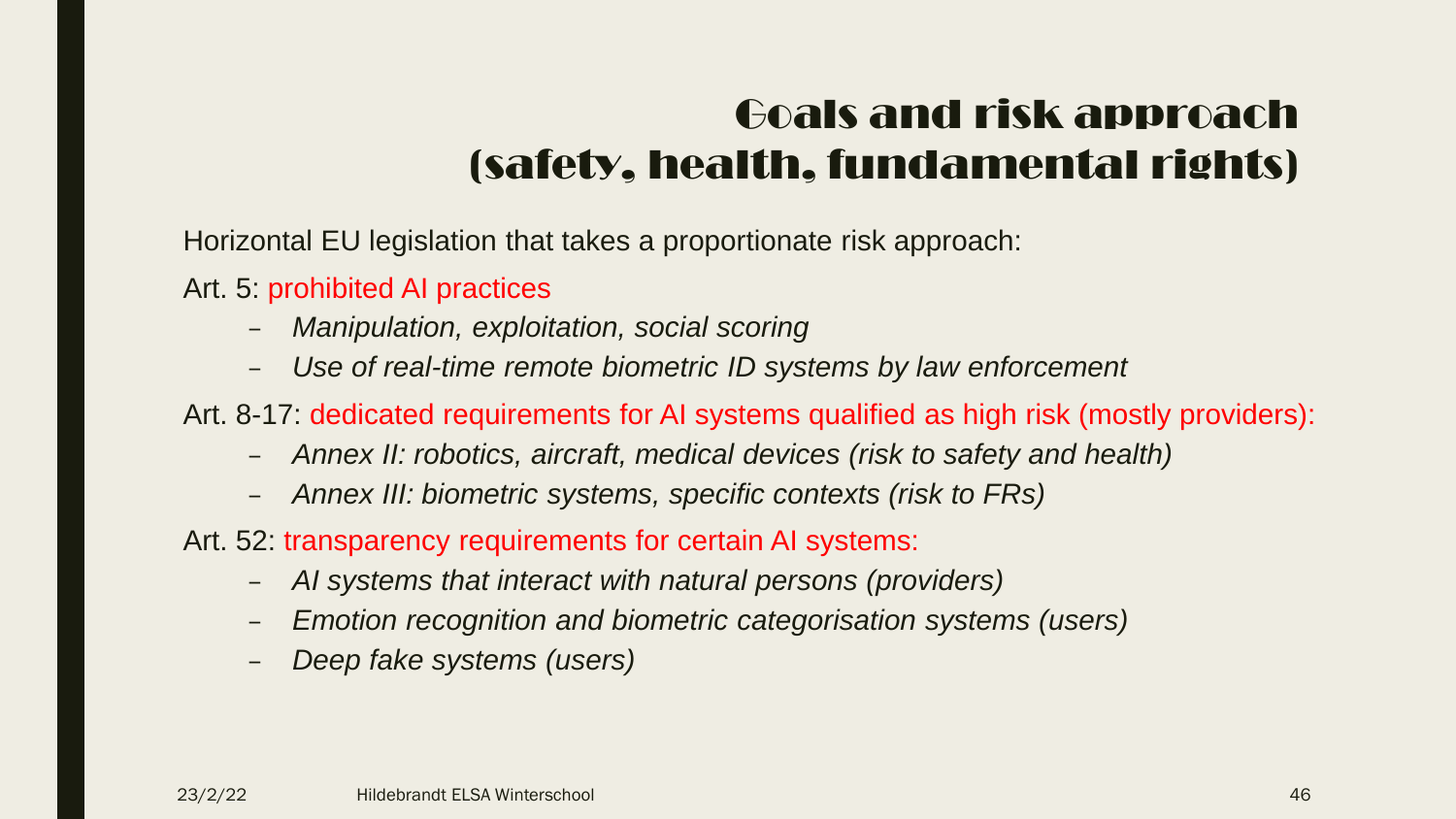## What's next

- What is AI?
	- *Defining AI from a CS perspective (levels of autonomy)*
	- *Defining AI from a legal perspective (impact or methodology)*
- How does the GDPR apply to AI systems?
	- *Goals and risk approach (DPbD and DPIA)*
	- *Prohibition of ADM systems (conditions and exceptions)*
- How does the proposed AI Act apply to AI systems?
	- *Goals and risk approach (safety, health, fundamental rights)*
	- *Obligations in case of high risk systems*
- AI Systems under the rule of law?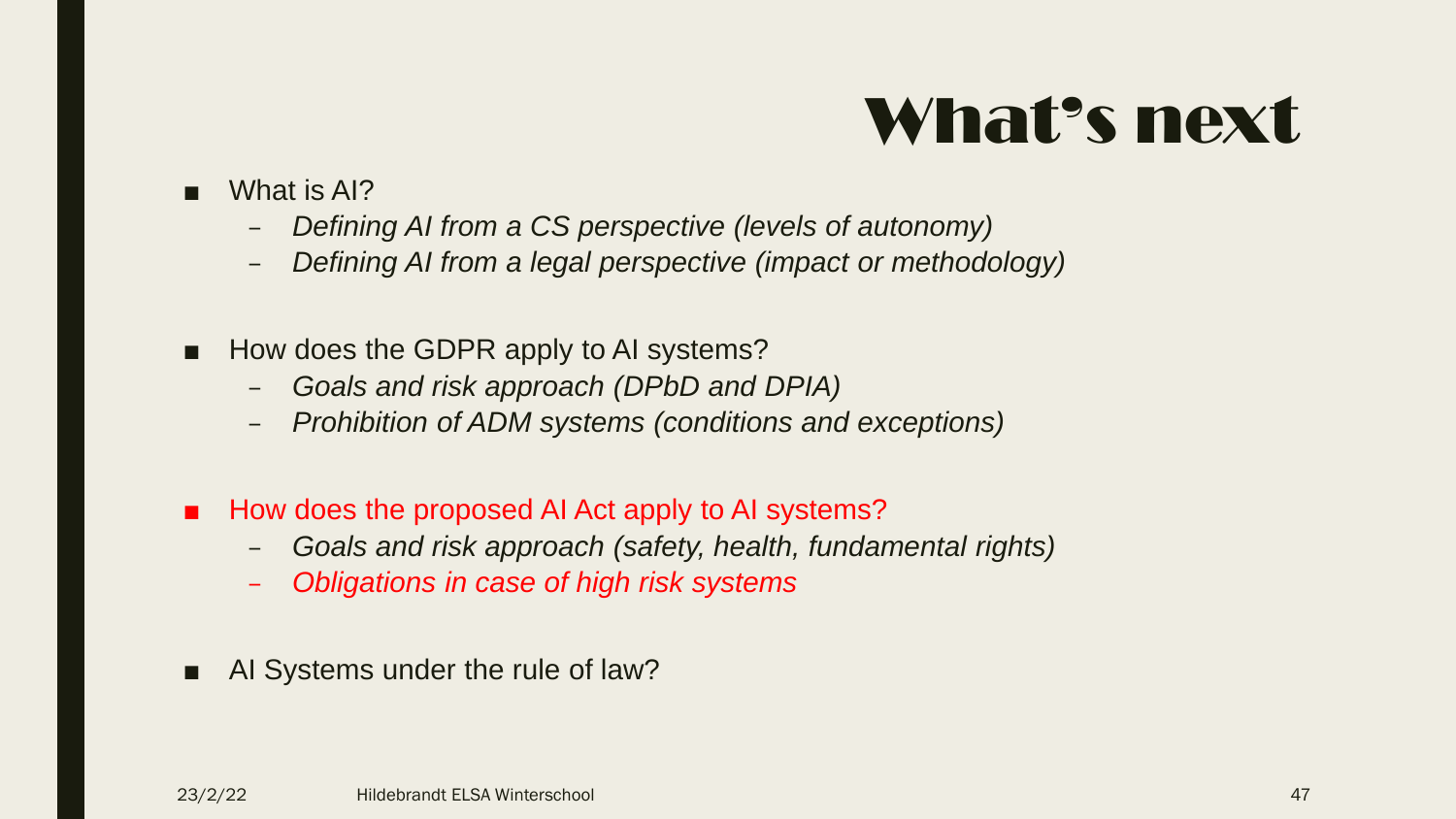- Risk management system in place (iterant throughout life cycle):
	- *Identification and analysis of foreseeable risks of use for the intended purpose [and reasonably foreseeable misuse]*
	- *Taking into account information of postmarket monitoring*
	- *Taking a 'by design' approach insofar as possible*
	- *Implementation of mitigation and control measures*
	- *Testing of the effectiveness of risk mitigation mesures*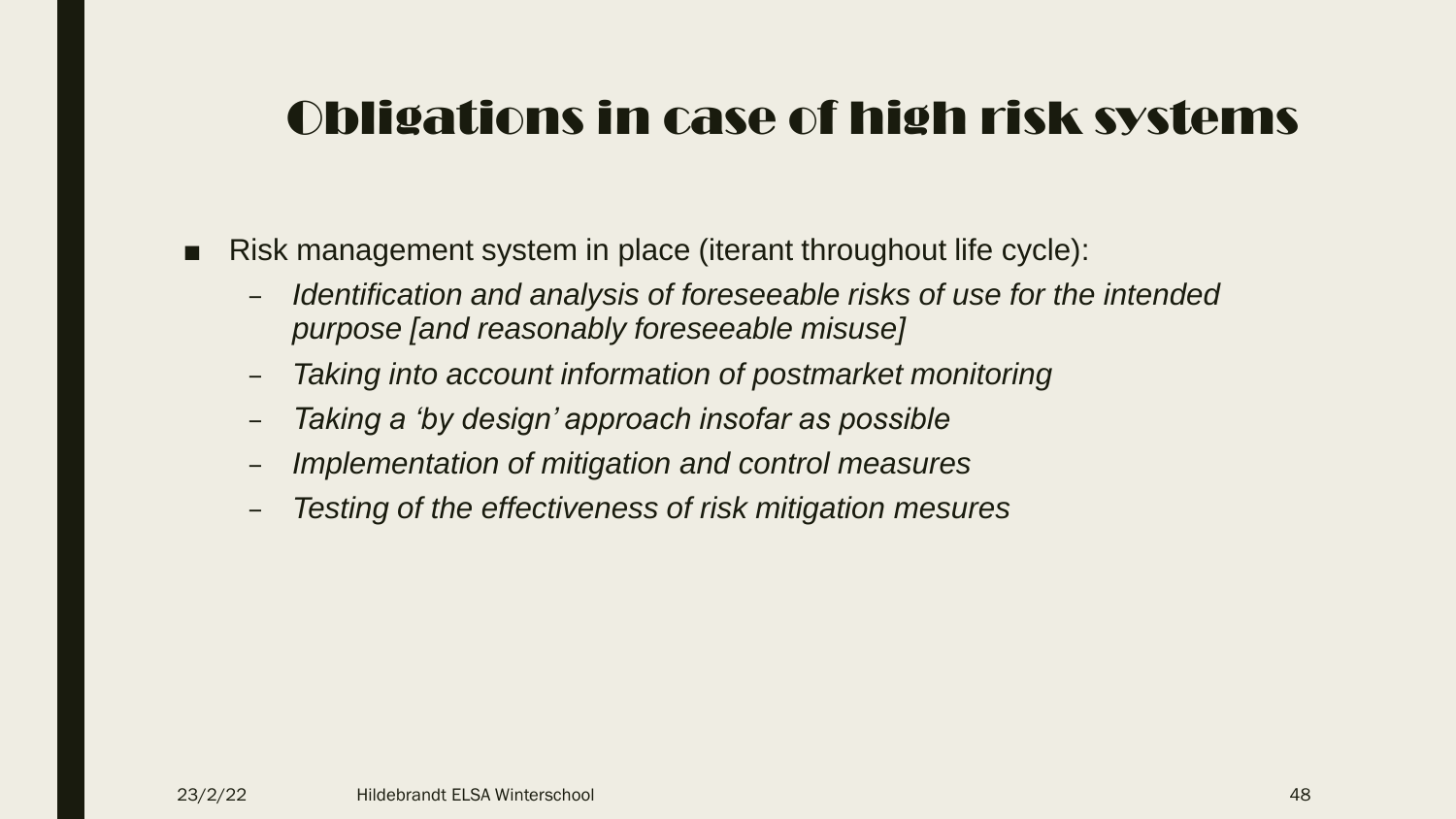- Data and data governance
	- *Training, validation and testing data*
	- *Keen attention to relevant design choices, completeness, being error free*
	- *Appropriate statistical properties*
	- *Bias monitoring (exception to prohibition of art. 9 GDPR)*
- Documentation and record keeping
- Information for those who deploy the system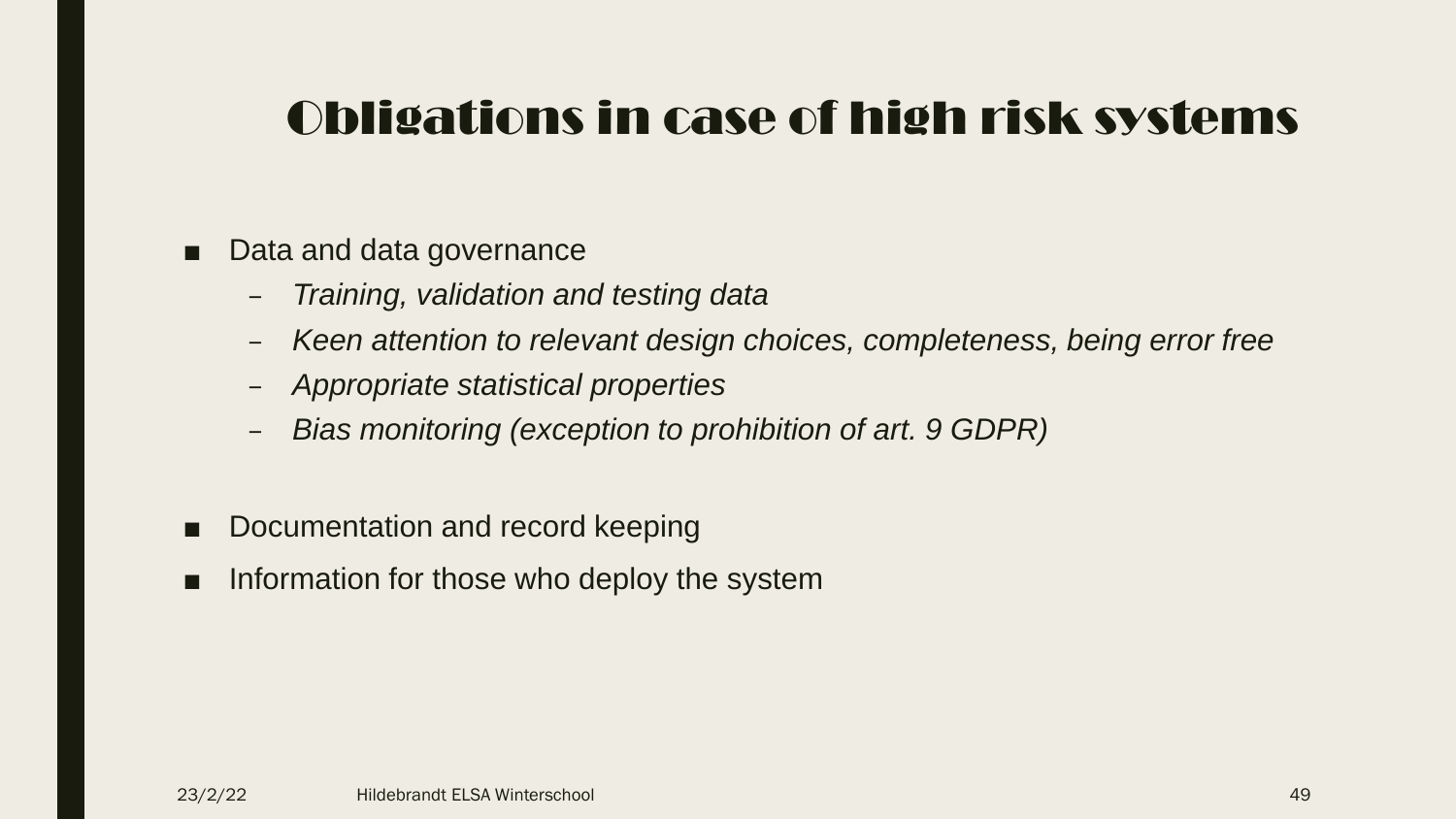#### ■ Human oversight

- *Designed and developed for effective human oversight*
- *To prevent or minimise risks to health, safety or FRs*
- *Oversight measures built-in by the provider or to be implemented by the user*
- *Such that natural persons tasked with oversight:*
	- Understand the capacities and limitations of the system
	- Remain aware of automation bias
	- Correctly interpret the system's output
	- Can disregard, override or reverse the output
	- Can stop the system if need be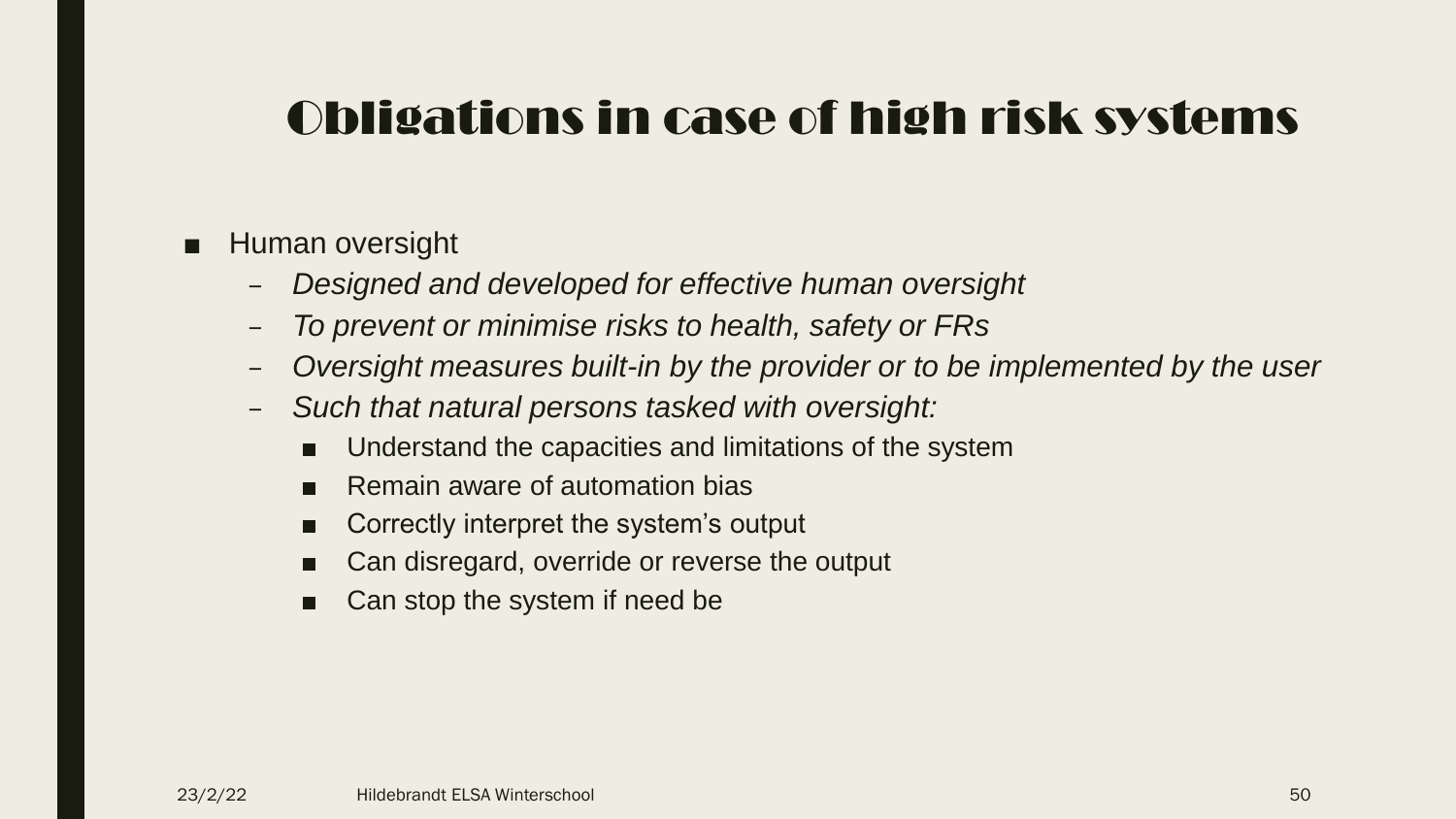- Accuracy, robustness and cybersecurity
	- *Reliability, metrics, resilient against errors, robust (e.g. fallback plans)*
	- *Prevent feedback loops if systems continue to learn*
- Quality management system
	- *Integrating the previous requirements*
	- *Examination, test and validation procedures*
	- *Postmarket monitoring system*
- Technical documentation, automated logging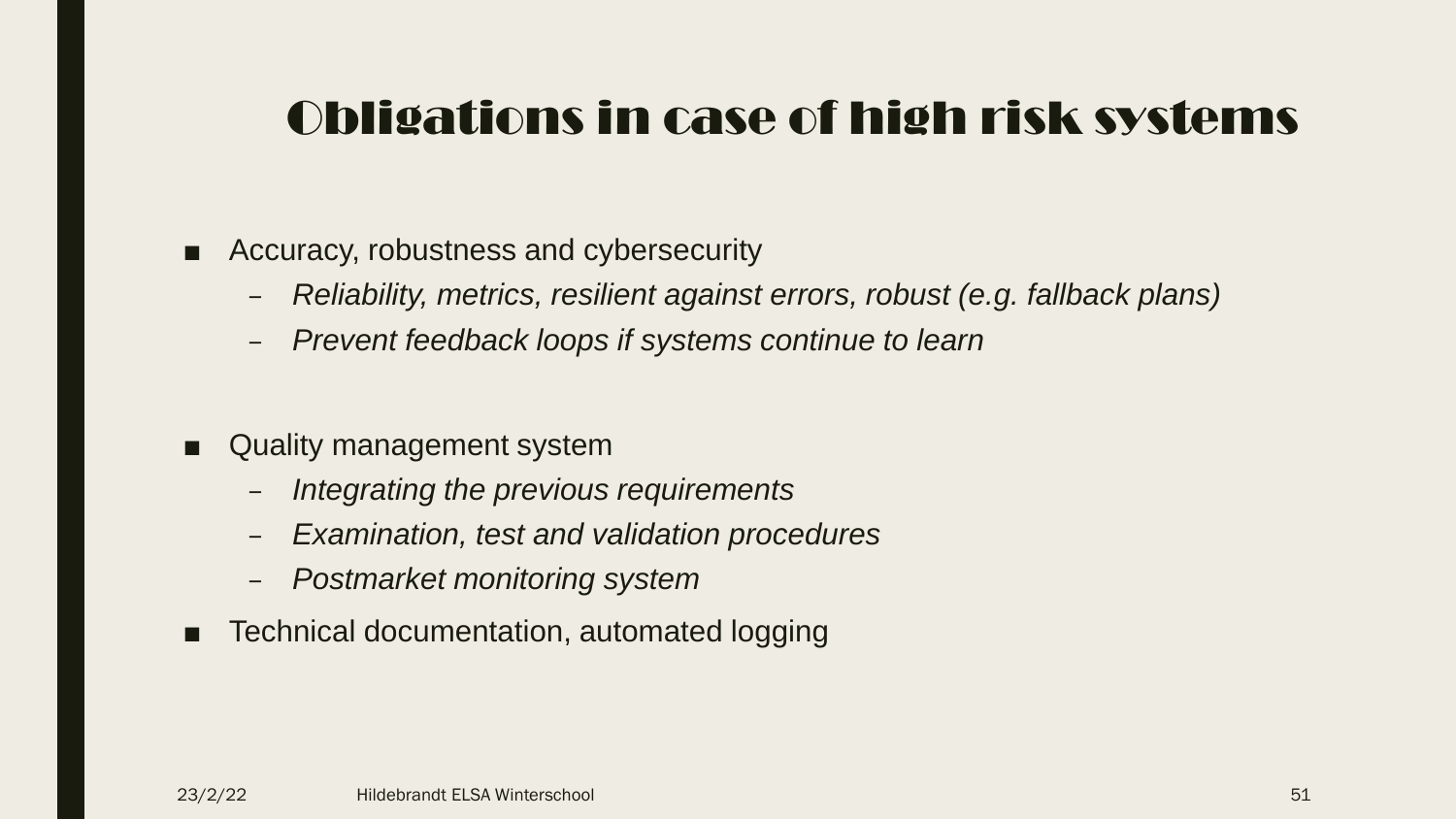## What's next

- What is AI?
	- *Defining AI from a CS perspective (levels of autonomy)*
	- *Defining AI from a legal perspective (impact or methodology)*
- How does the GDPR apply to AI systems?
	- *Goals and risk approach (DPbD and DPIA)*
	- *Prohibition of ADM systems (conditions and exceptions)*
- How does the proposed AI Act apply to AI systems?
	- *Goals and risk approach (safety, health, fundamental rights)*
	- *Obligations in case of high risk systems*
- AI Systems under the rule of law?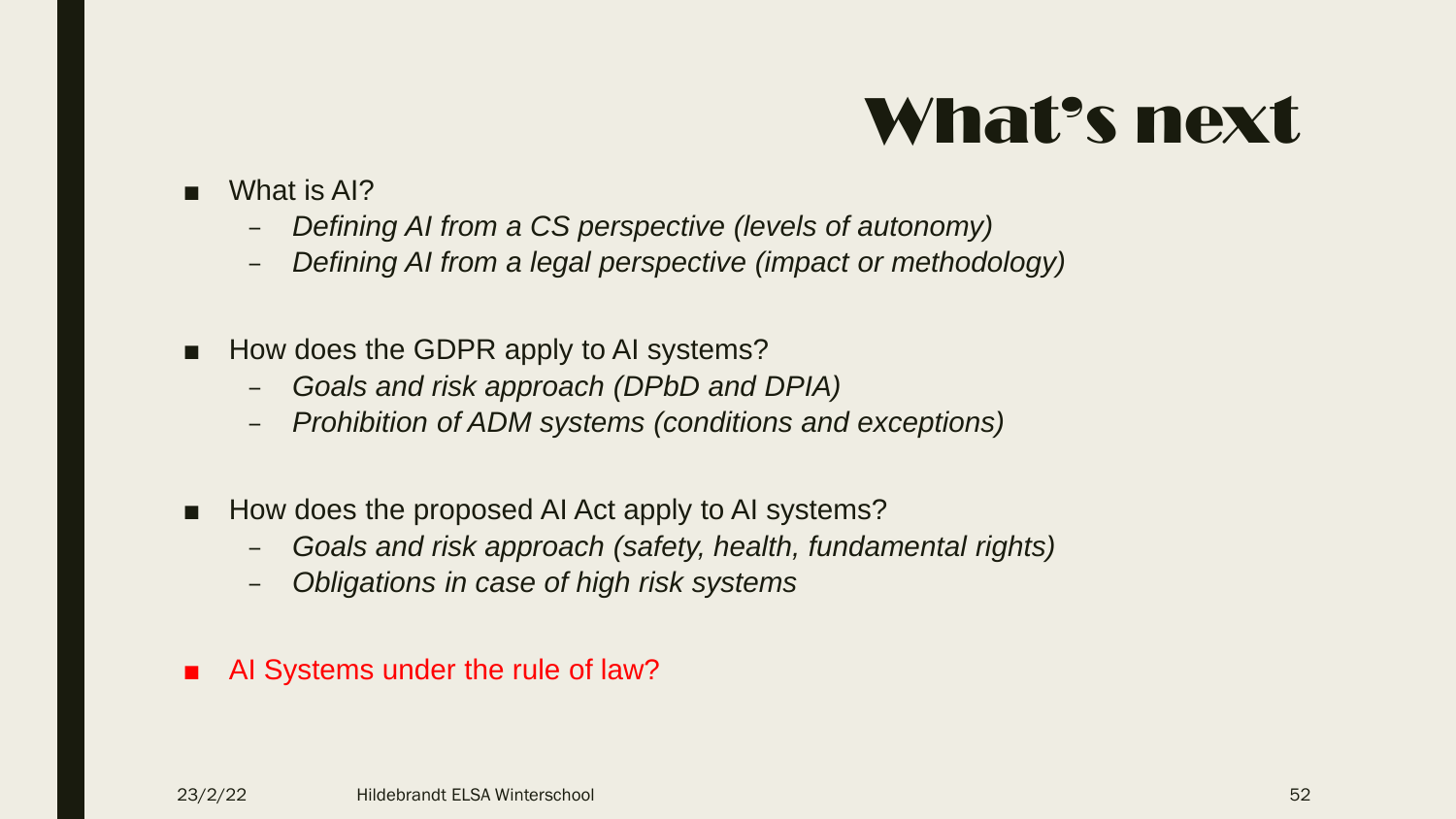## AI systems under the rule of law?

#### ■ legality

- *Public administration, police*
- legal certainty
	- *Corporations, natural persons, insurance, housing, credit rating, education*
- prohibition of arbitrariness of the executive powers
	- *Police, tax office, social benefits*
- effective judicial protection
	- *Facebook oversight board? Robocourts? Transparency, contestability?*
- separation of powers
	- *All using the same legal search engine?*
- non-discrimination and equality before the law
	- *Who can buy best legal technologies or resist 'computer says no' or obtain a credit?*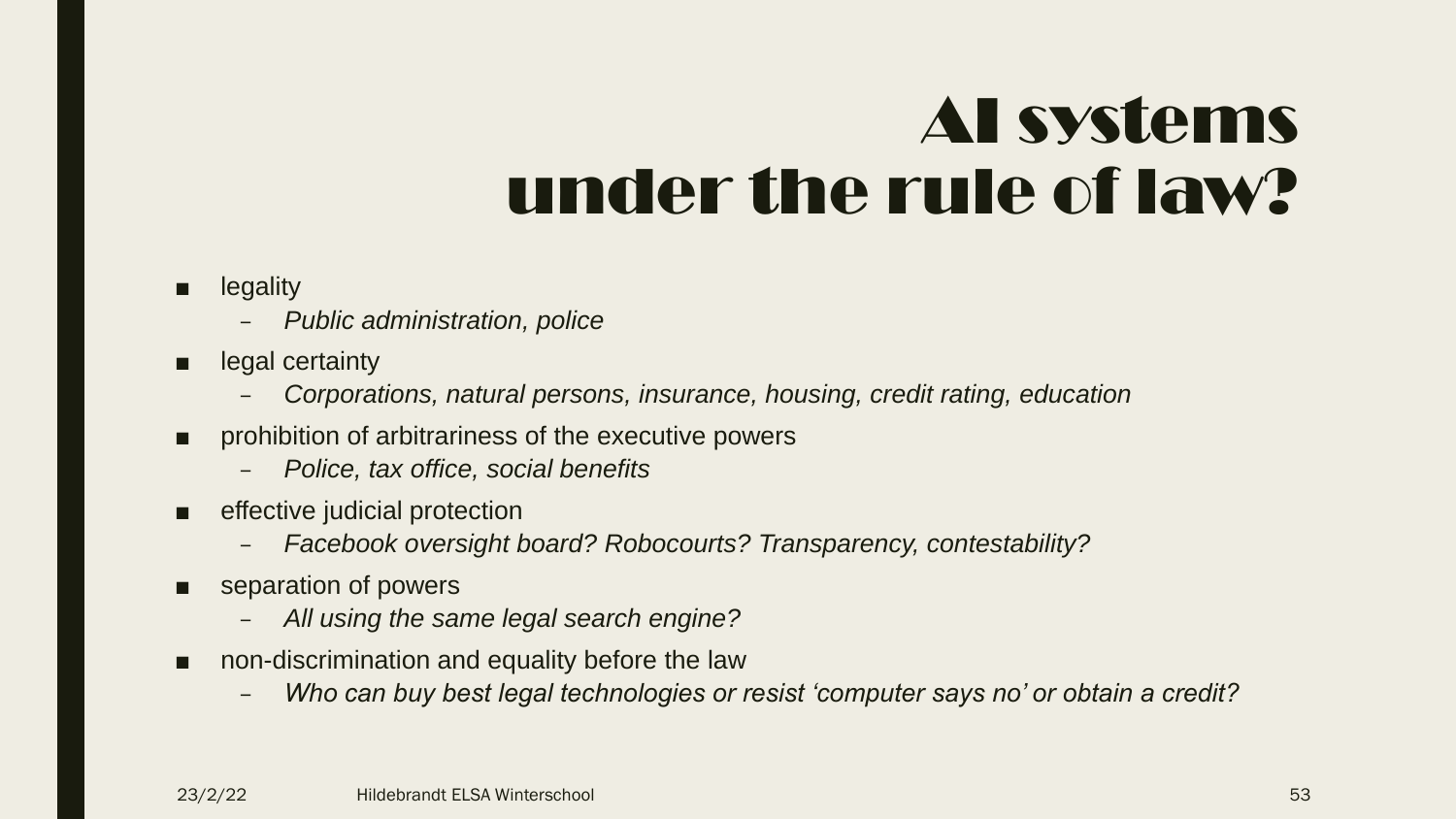## AI systems under the rule of law?

- Problems with legal protection in the GDPR and the AI Act:
	- *ADM has major impact, only partly within scope GDPR*
	- *ADM may fall outside scope of AIA, if not learning/reasoning/modelling*
	- *Council proposal to exclude general purpose AI systems from the scope*
	- *Pipeline issues:*
		- What counts as a decision in context art. 22 GDPR?
		- Who becomes accountable for bias in general purpose AI?
		- Distribution of responsibility between providers and deployers?